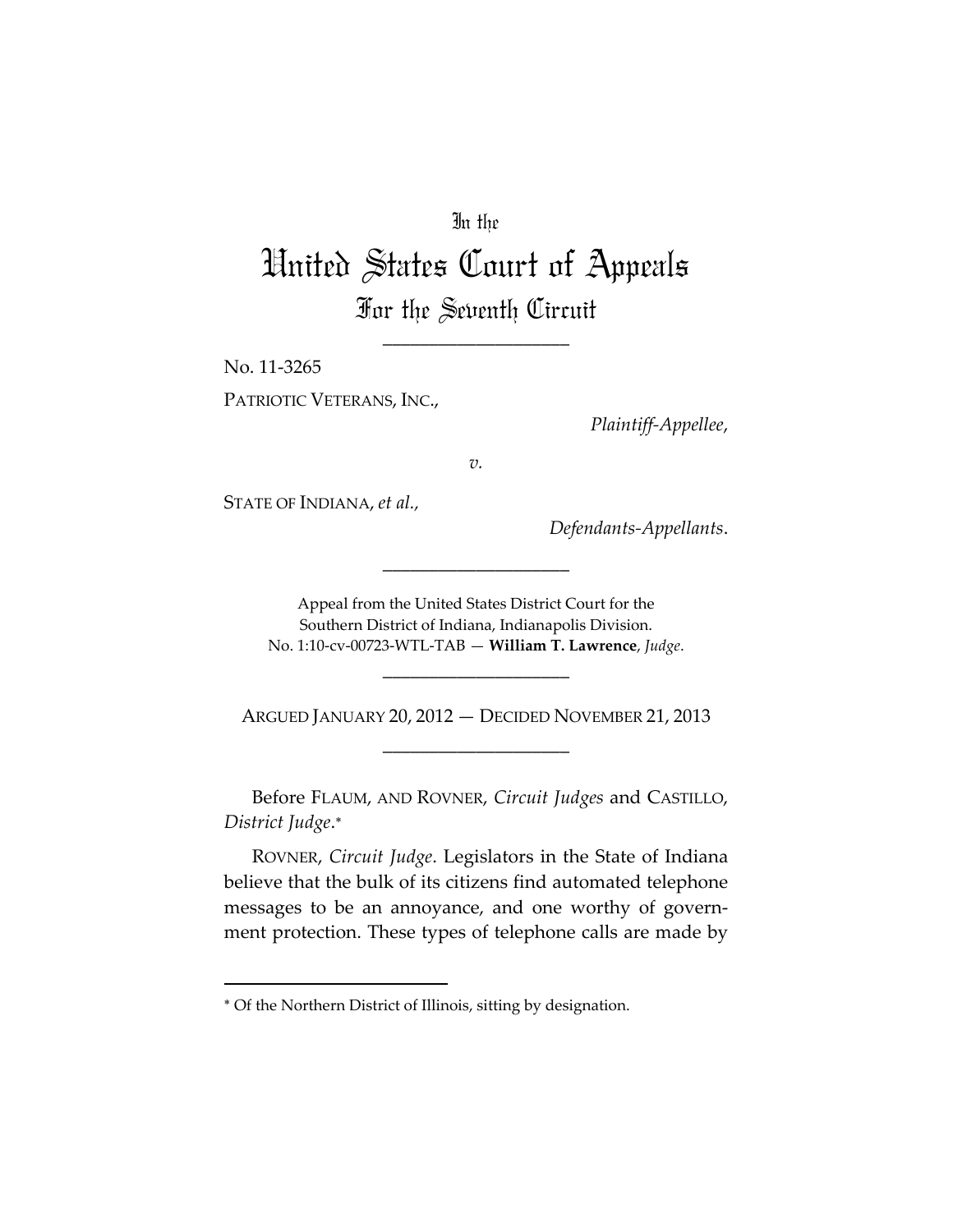an automatic dialing‐announcing device that (according to Indiana's definition) selects and dials telephone numbers and disseminates a prerecorded or synthesized voice mes‐ sage to the telephone number called. *See* Ind. Code § 24–5– 14–1. In common parlance these calls are often referred to as "robocalls."

This hunch about robocalls is backed by empirical data. From January 1, 2002, until September 30, 2010, the Attorney General of Indiana fielded 27,577 valid complaints under the State's Telephone and Privacy Act and Autodialer Law.<sup>1</sup> Between January 1, 2009 and September 30, 2010,more than half of the 8,799 valid Telephone Privacy Act complaints made to the Attorney General of Indiana reported the use of autodialers. *Id.* Similarly, the Federal Trade Commission fields over 200,000 complaints about automated marketing or "autodialer" calls every month.2 In 2012, the Federal Trade Commission offered a \$50,000 reward to any person who could come up with a solution to stopping these un-

<sup>1</sup> A valid complaint is one that alleges facts which describe a possible violation of the Telephone Solicitation of Consumers Act or the Regula‐ tion of Automatic Dialing Machines Act or both and contains sufficient information to conduct an investigation. Declaration of Marguerite M. Sweeny, Section Chief of Telephone Privacy Section for the Office of the Attorney General of the State of Indiana. Appellant's Separate Appendix at 44–46.

<sup>2</sup> Fed. Trade Comm'n, "FTC Leads Joint Law Enforcement Effort Against Companies That Allegedly Made Deceptive 'Cardholder Services' Ro‐ bocalls." Nov. 1, 2012. Available at http://www.ftc.gov/opa/2012/11/ ro‐ bocalls.shtm. Last accessed October 30, 2013.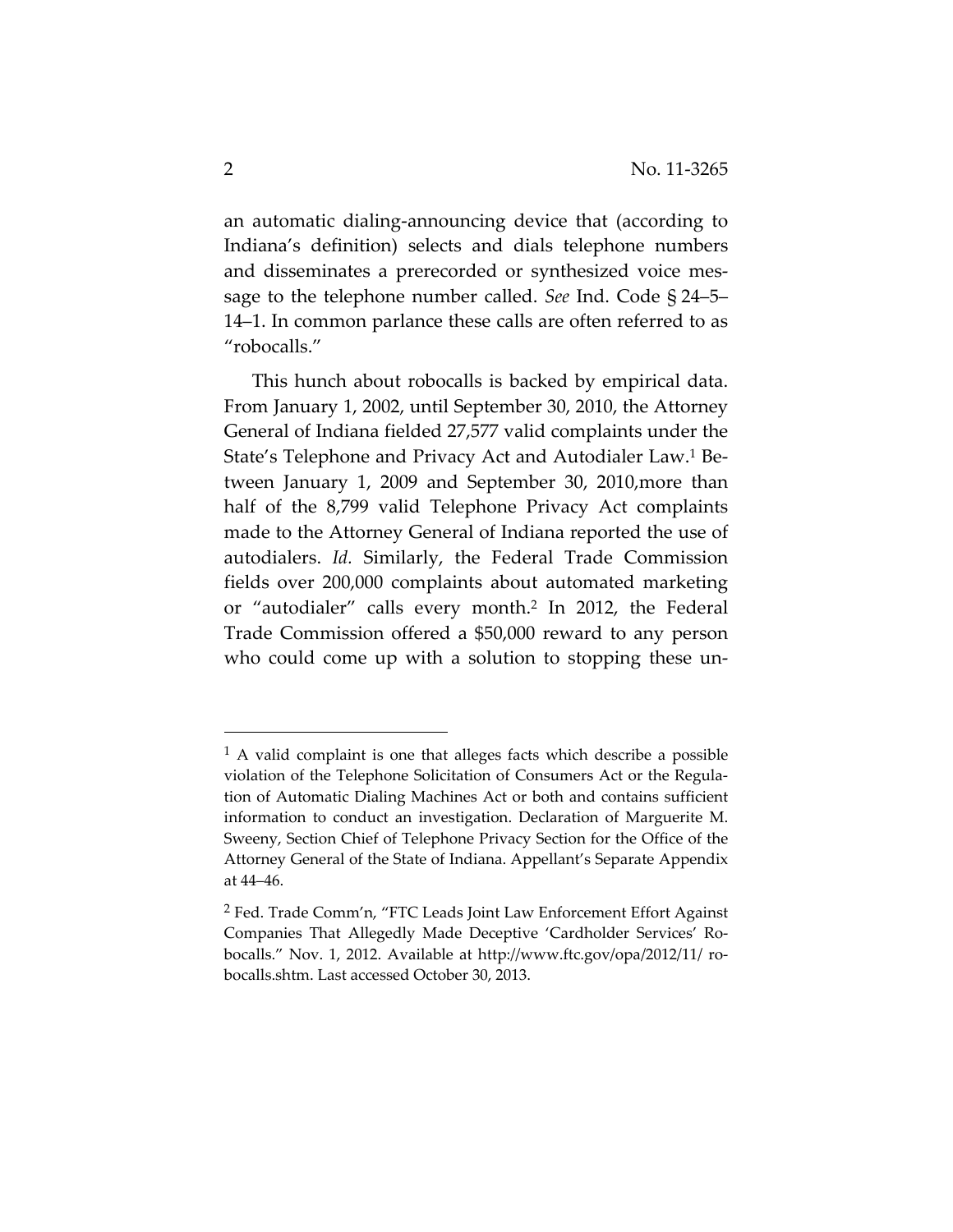wanted calls. Robocall Challenge, 77 Fed. Reg. 64802–01 (Oct. 23, 2012).

Indiana's attempt to protect its citizens from these phone calls resulted in the enactment of the state's Automated Dial‐ ing Machine Statute, which bans these autodialed calls un‐ less the receiver has consented to the calls in some manner before the automated message is delivered. Ind. Code § 24– 5–14–1 through § 24–5–14–13. There are some very limited exemptions—for example, school districts may send messages to students and parents, and employers may send messages to employees—but there is no exception for political calls. Ind. Code § 24–5–14–5(a). The Attorney General of Indiana may enforce the Autodialer Law by imposing vari‐ ous penalties including, among others, injunctions against future violations, suspension of business certificates, the voiding of contracts, and fines. Ind. Code §§ 24–5–0.5–4(c),  $24 - 5 - 0.5 - 4(g)$ .

The heart of Indiana's statute reads as follows:

(b) A caller may not use or connect to a telephone line an automatic dialing‐announcing device un‐ less:

(1) the subscriber has knowingly or voluntarily requested, consented to, permitted, or author‐ ized receipt of the message; or

(2) the message is immediately preceded by a live operator who obtains the subscriber's consent before the message is delivered.

Ind. Code § 24–5–14–5.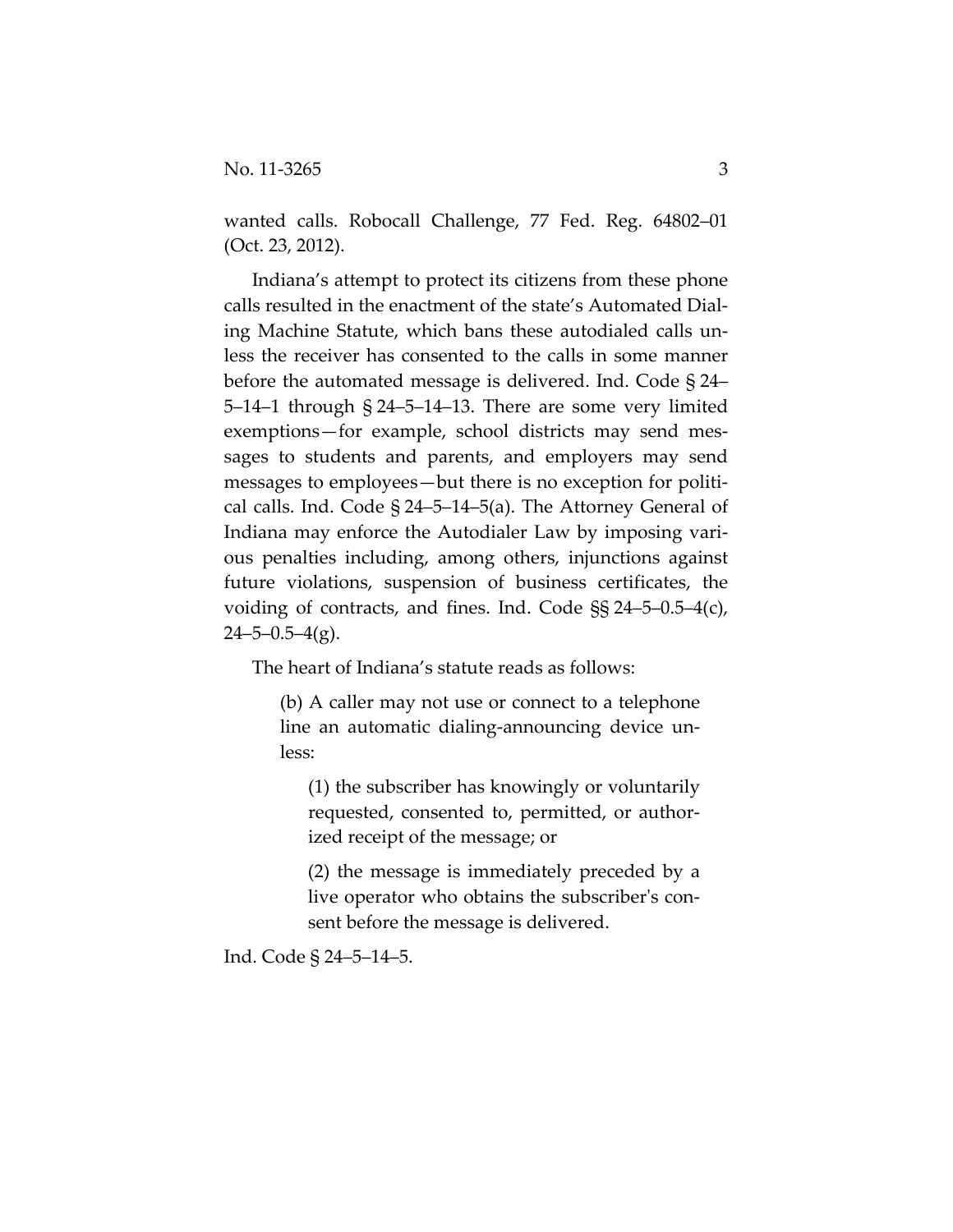But for the Indiana statute, the appellant, Patriotic Veter‐ ans, Inc., would make calls in Indiana.3 Patriotic Veterans, Inc. is a not‐for‐profit Illinois corporation whose purpose is to inform voters of the positions taken by the candidates and office holders on issues of interest to veterans. In disseminat‐ ing this information, Patriotic Veterans uses automatically dialed phone calls that deliver a political message related to a particular candidate or issue. For example, Patriotic Veter‐ ans' website states that "in 2010, Patriotic Veterans, in part‐ nership with singing idol Pat Boone sponsored nearly 1.9 million calls to veterans and seniors across the U.S. about cuts in Medicare as a result of the passage of Obamacare." http://www.gravideo.com/patrioticveterans/what.html (last visited June 1, 2013). The service Patriotic Veterans uses to disseminate its message is capable of delivering as many as 100,000 messages in a three hour period. Patriotic Veterans maintains that it cannot afford to hire operators to make the phone calls without the use of an automatic dialer and a rec‐ orded message, as the cost of doing so is eight times higher than using an automatic dialing service. The group also maintains that live operators cannot make calls fast enough when time is of the essence—such as on the eve of an election.

 $3$  The district court refused to stay its injunction prohibiting the State of Indiana from enforcing the law pending appeal. *Patriotic Veterans, Inc. v. Indiana*, No. 1:10‐cv‐723‐WTL‐TAB (S.D. Ind. Dec. 13, 2011) (order deny‐ ing Defendant's Motion to Stay Enforcement of the Judgment Pending Resolution of the Appeal). This court, however, later stayed the district court's injunction pending appeal. *Patriotic Veterans, Inc. v. Indiana*, No. 11‐3265 (7th Cir. Dec. 21, 2011) (granting Defendant/Appellants' Motion for Stay Pending Appeal).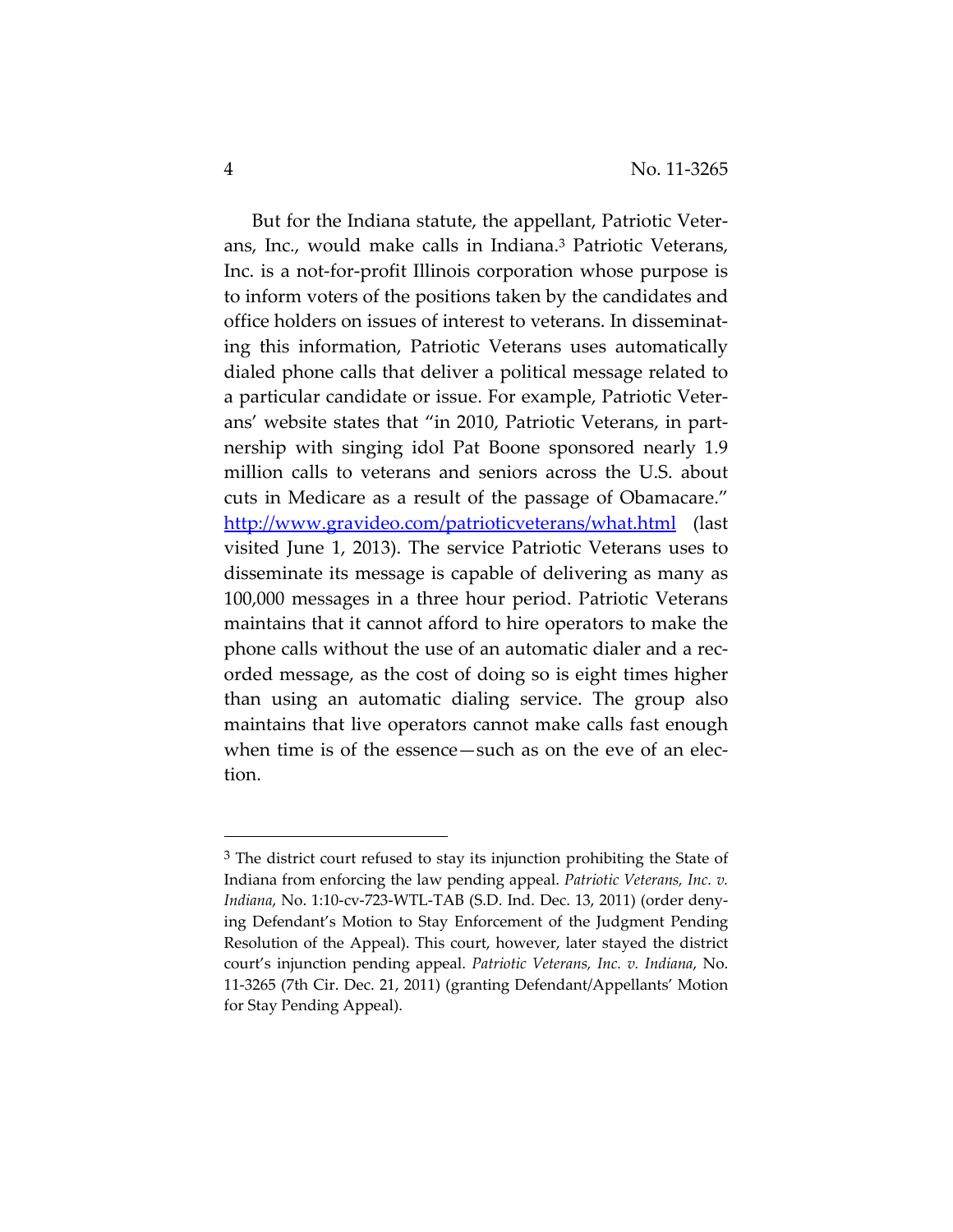Consequently, Patriotic Veterans filed a complaint against the State of Indiana and Attorney General Greg Zo‐ eller seeking a declaration that the Indiana law is invalid as it violates the First Amendment, at least as it applies to polit‐ ical messages, and is also preempted by the Federal Tele‐ phone Consumer Protection Act (TCPA), 47 U.S.C. § 227.

That federal law, the TCPA, represents Congress's at‐ tempts to address similar concerns about the deleterious ef‐ fects of telemarketing and telephone solicitations, particularly automated calls. *See* S. Rep. No. 102–178, *reprinted in* 1991 U.S.C.C.A.N. 1968. The TCPA regulates various telemarket‐ ing behaviors and includes, among other things, regulations on the uses of autodialers. It prohibits calls to a residential telephone line using an artificial or prerecorded voice with‐ out the recipient's prior express consent, "unless the call is initiated for emergency purposes or is exempted by rule or order by the [Federal Communications] Commission under paragraph 2(B)." 47 U.S.C. § 227 (b)(1)(B). Under paragraph 2(B), the FCC is authorized to exempt calls that are not made for a commercial purpose, 47 U.S.C.  $\S 227(b)(2)(B)(i)$ , and the FCC has used its authority to exempt non‐commercial calls in the following manner:

(a) No person or entity may …

(3) Initiate any telephone call to any residential line using an artificial or prerecorded voice to deliver a message without the prior express written consent of the called party, unless the call; … (ii) Is not made for a commercial purpose.

47 C.F.R. § 64.1200(a)(3)(ii)(2005).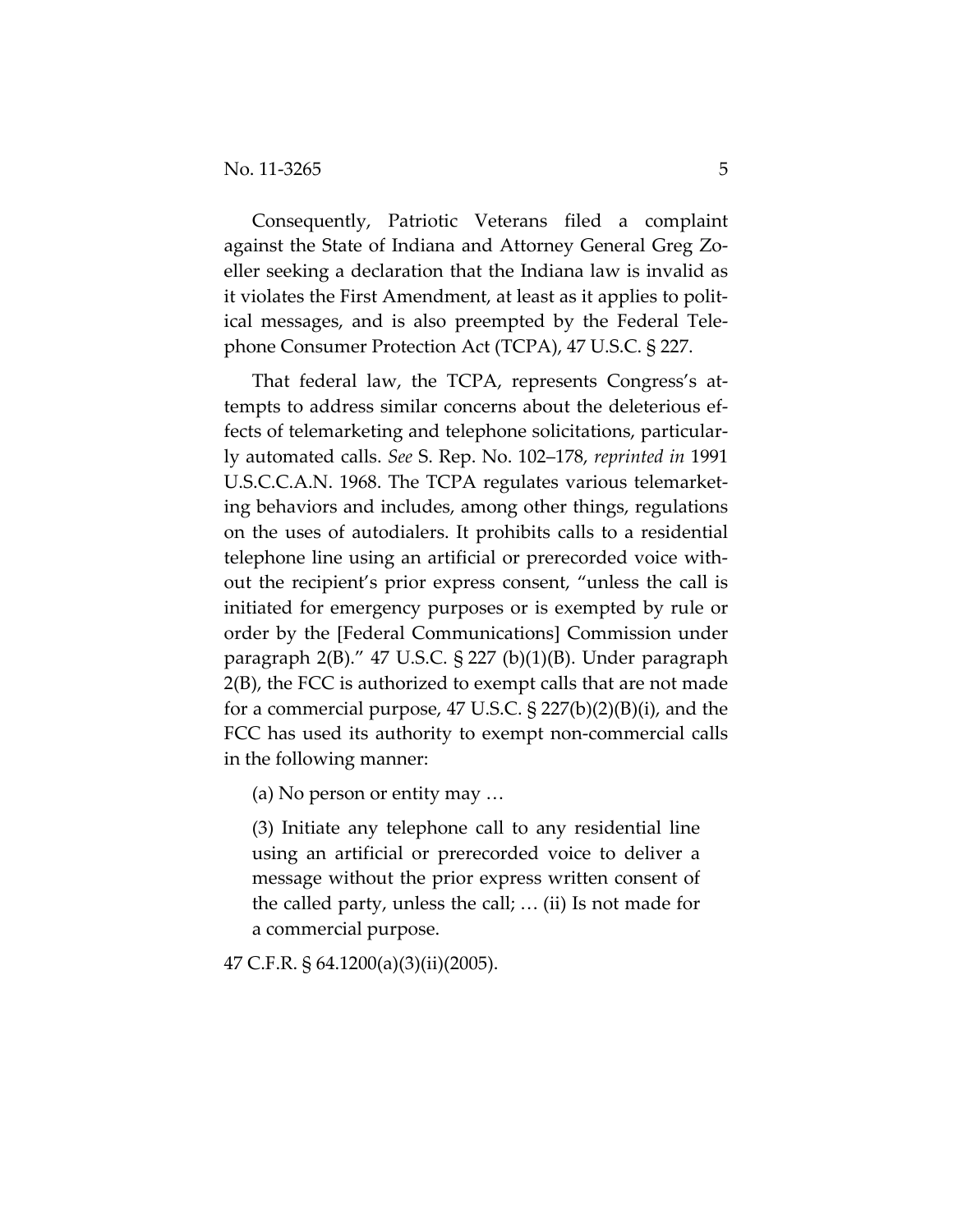In passing the TCPA, Congress particularly noted that over forty states had enacted legislation limiting the use of autodialers, but that "[m]any states have expressed a desire for Federal legislation to regulate interstate telemarketing calls to supplement their restrictions on intrastate calls." *See* S. Rep. No. 102–178, at 2–3, *reprinted in* 1991 U.S.C.C.A.N. 1968, 1970. In reaching this conclusion, the Congressional statement assumed that the states did not have jurisdiction over interstate calls—an assumption we will explore further below.

Both parties moved for summary judgment—an appro‐ priate adjudicative procedure where the parties agree that none of the relevant facts are in dispute and the resolution hinges solely on an issue of law. *See* Fed. R. Civ. P. 56; *Berry v. Chicago Transit Auth.*, 618 F.3d 688, 691 (7th Cir. 2010). In this case, those issues of law include first, whether the Indi‐ ana statute is preempted by federal law, and second, wheth‐ er the statute violates the First Amendment of the United States Constitution.

The district court found that the TCPA preempted Indi‐ ana's statute as it applies to the interstate use of autodialers and granted Patriotic Veterans' request for an injunction against the enforcement of the regulation with regard to po‐ litical messages. *Patriotic Veterans, Inc. v. Indiana*, 821 F. Supp. 2d 1074, 1079 (S.D. Ind. 2011). Because it found that the stat‐ ute was preempted, the district court properly declined to rule on the First Amendment question. Upon a motion from the state, this court stayed the district court's injunction pending appeal. *See supra*, note 3. We review the district court's summary judgment decision pertaining to preemp‐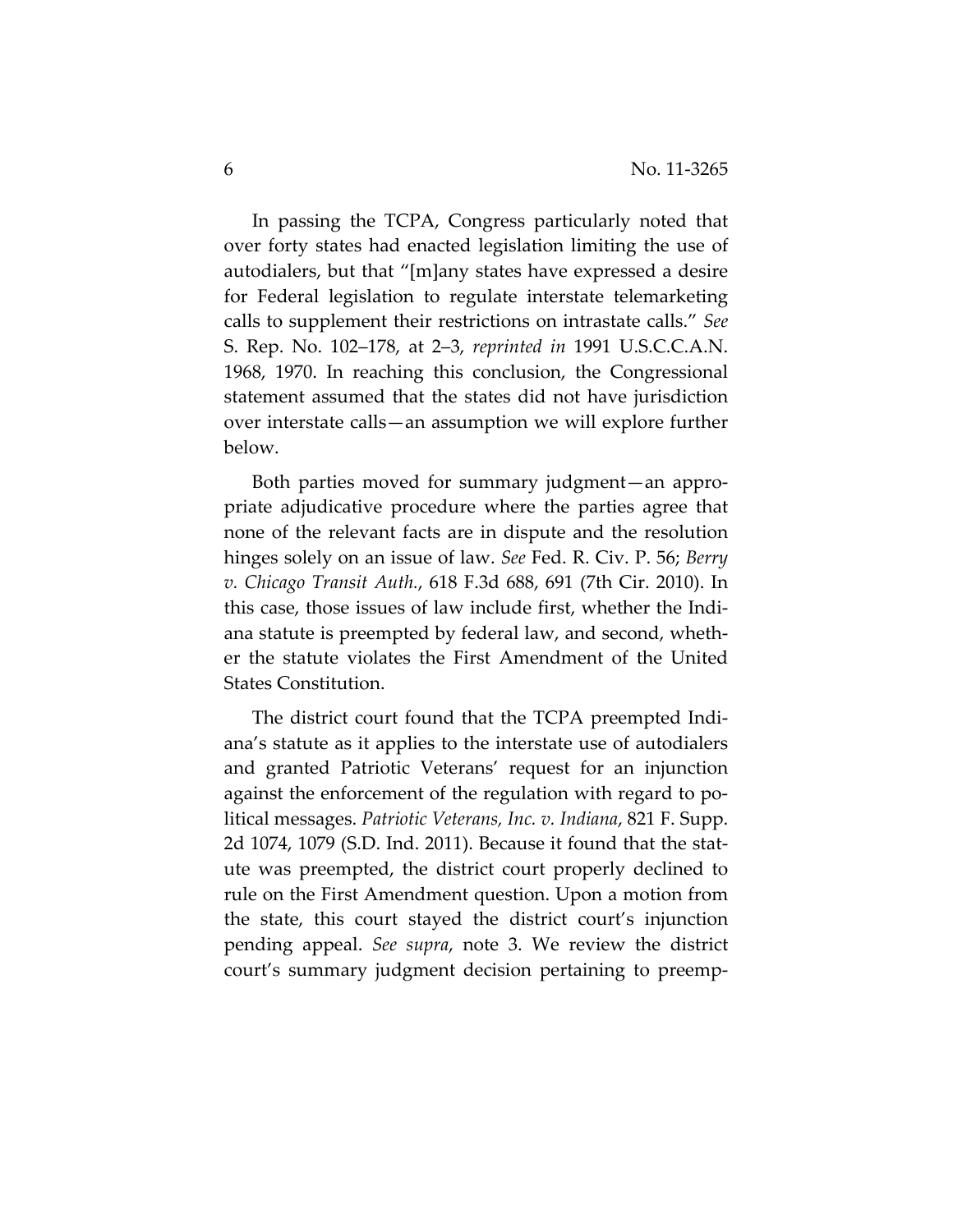tion de novo. *Ramos v. City of Chicago,* 716 F.3d 1013, 1014 (7th Cir. 2013).

In keeping with our mandate to address statutory issues before constitutional ones (*see Jean v. Nelson,* 472 U.S. 846, 854 (1985); *Ameritech Corp. v. McCann*, 403 F.3d 908, 911 (7th Cir. 2005)), we look first at the issue of preemption. In de‐ termining whether a federal statute preempts state law we begin, as we always must, with the intent of Congress. *Wyeth v. Levine*, 555 U.S. 555, 565 (2009). We ascertain the intent of Congress, however, through a lens that presumes that the state law has not been preempted. *Id*. We do this because, given the historic police powers of the states, a court must assume that Congress did not intend to supersede those powers unless the language of the statute expresses a clear and manifest purpose otherwise. *Id.* at 565. *Altria Group v. Good*, 555 U.S. 70, 77 (2008); *Arizona v. U.S.,* 132 S. Ct. 2492, 2501 (2012), *cert. denied*, 133 S. Ct. 2736 (2013); *Gregory v. Ash‐ croft*, 501 U.S. 452, 460–461 (1991). Thus, when the text of a preemption clause is susceptible of more than one plausible reading, courts ordinarily "accept the reading that disfavors pre‐emption." *Altria Group,* 555 U.S. at 77. In this case, it is clear that the states historically have held the power to po‐ lice harassing telephone calls. *See, e.g.* 720 ILCS 5/26.5–2; Ind. Code § 35–45–2–2; Wisconsin Stat. § 947.012(1)(a). Likewise, states and localities historically have policed activities that violate the peaceful enjoyment of the home. *See Frisby v. Schultz*, 487 U.S. 474, 484–485, (1988); *Watchtower Bible and Tract Soc'y of New York, Inc. v. Vill. of Stratton*, 536 U.S. 150, 162–163 (2002); *FCC v. Pacifica Found.,* 438 U.S. 726, 748–749 (1978)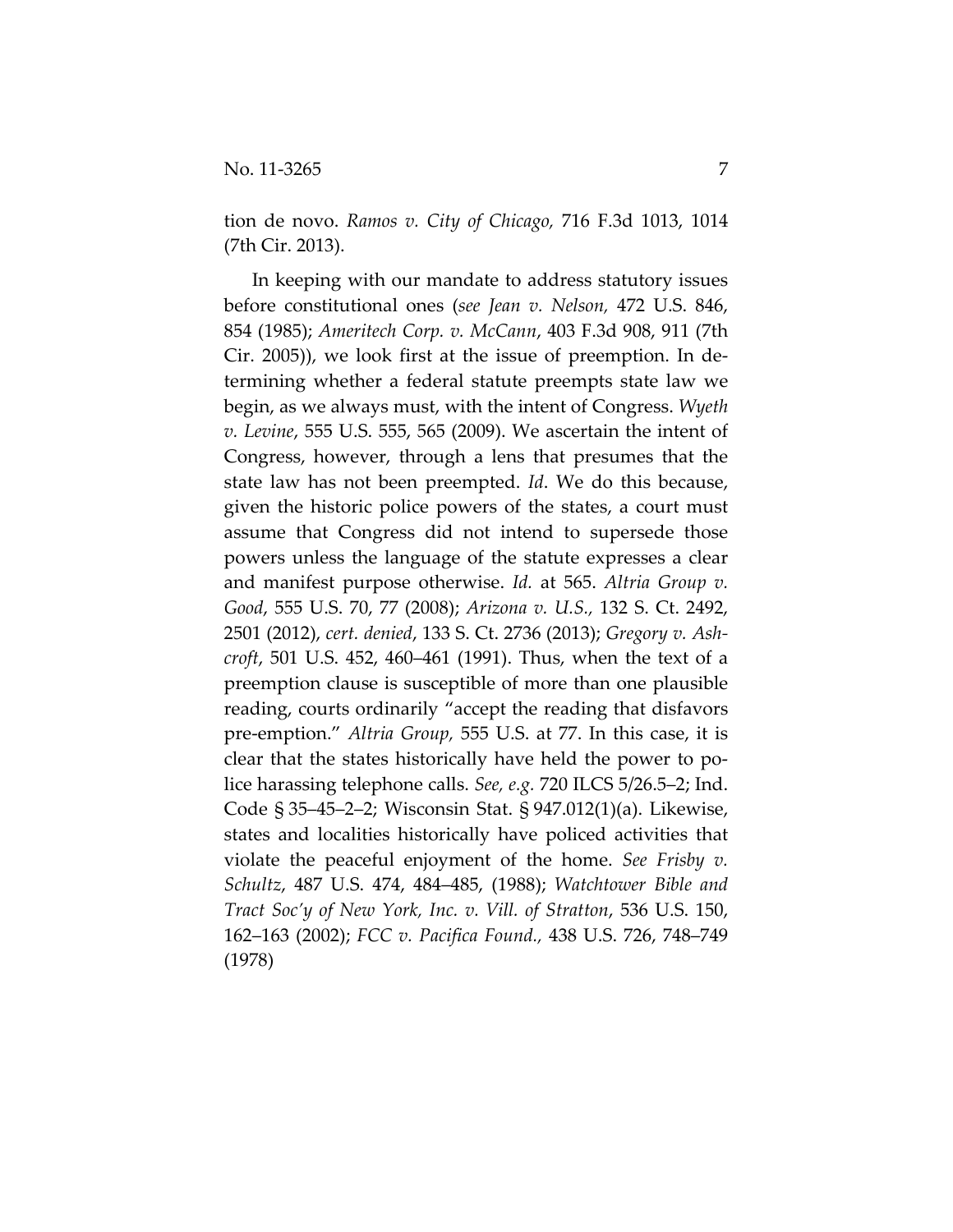Thus, given our directive to look at the intent of Congress with a presumption of non-preemption, the first place to look for Congress's intent is in the TCPA's preemption clause (also called a savings clause) which states in relevant part:

(f) Effect on State law

(1) State law not preempted

… nothing in this section or in the regula‐ tions prescribed under this section shall preempt any State law that imposes more re‐ strictive intrastate requirements or regulations on, or which prohibits …

(B) the use of automatic telephone dialing systems;

(C) the use of artificial or prerecorded voice messages;

## 47 U.S.C. § 227(f)(1).

As the district court noted, if the savings clause is read as written, the savings clause would apply to and prevent preemption of (1) state laws that impose more restrictive *in‐ trastate* requirements or regulations on the use of automatic telephone dialing systems; and (2) state laws which prohibit the use of automatic telephone dialing systems (both intra‐ and interstate). *Patriotic Veterans*, 821 F. Supp. 2d at 1078.

The district court found this to be an odd result, for, on its face, it appears that it would not apply to any state law that imposes more restrictive *interstate* requirements or regu‐ lations on the use of automatic telephone dialing systems, only *intrastate* regulations, thus protecting a state's ability to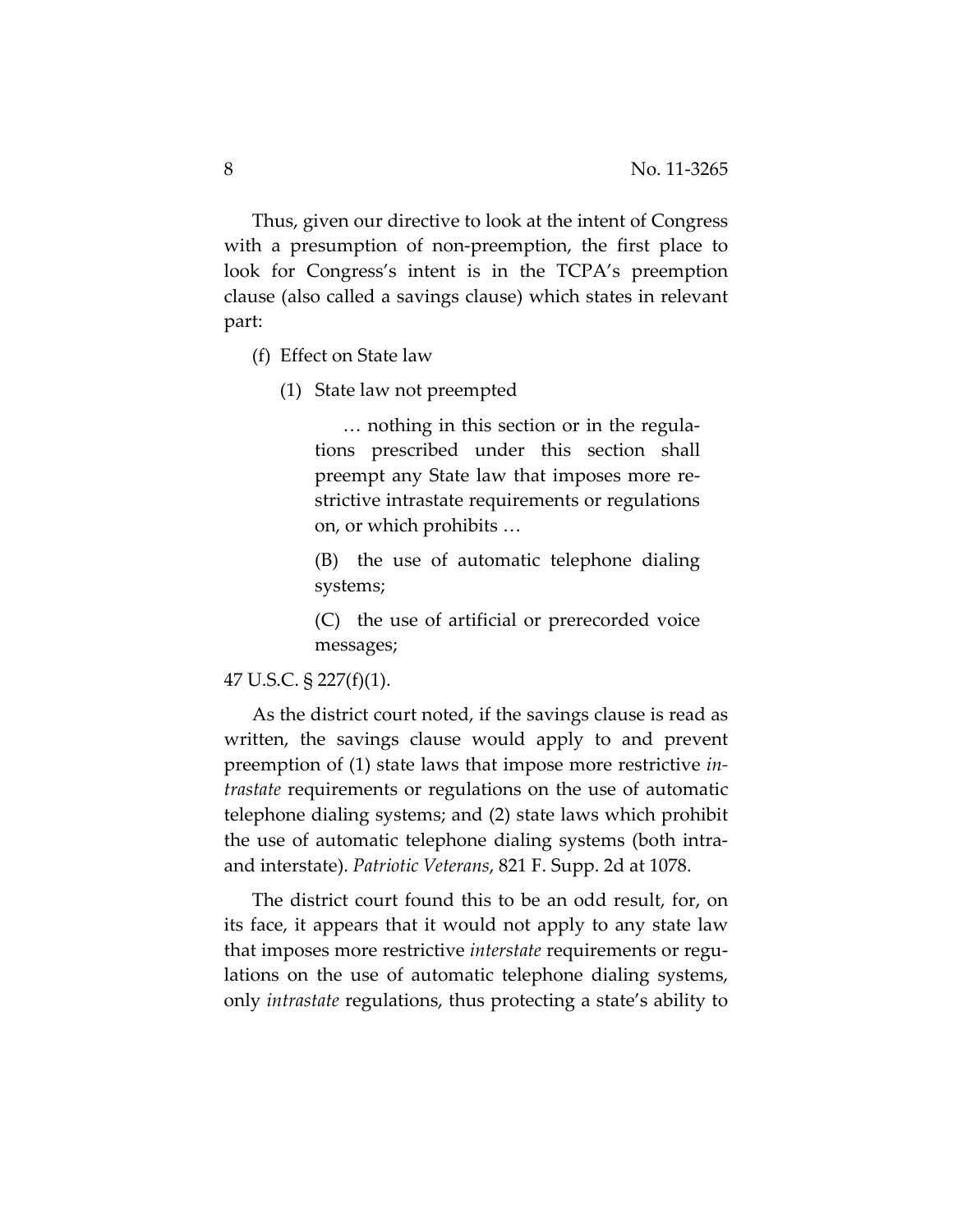prohibit conduct altogether but not its ability to place re‐ strictions on it. *Id*. Because the district court felt this was a perplexing result, it concluded that it must look elsewhere for evidence of Congressional intent. *Id.*

Even were this an odd result (and as we explore later, we do not believe that it is), the court's job is not to fix it. The "preeminent canon of statutory interpretation" requires that courts "presume that [the] legislature says in a statute what it means and means in a statute what it says there." *BedRoc Ltd. v. U.S.,* 541 U.S. 176, 183 (2004) (quoting *Connecticut Natʹl Bank v. Germain,* 503 U.S. 249, 253–54 (1992)). If Con‐ gress determines later that the plain language of the statute does not accurately reflect the true intent of Congress, it is for Congress to amend the statute. *See Dodd v. U.S.,* 545 U.S. 353, 359–360 (2005). The court's task is not to seek a motive for what Congress has plainly done, in fact, to the contrary, a court must "avoid rendering what Congress has plainly done … devoid of reason and effect." *Great‐West Life & An‐ nuity Ins. Co. v. Knudson*, 534 U.S. 204, 217–218 (2002). If Congress had intended, therefore, that the second part of the savings clause apply only to the intrastate clause it could simply have said that. *North Dakota v. FreeEats.com*, 712 N.W.2d 828, 834 (ND 2006) (analyzing substantially similar state statute and quoting *Great‐West Life and Annuity Ins. Co.*, 534 U.S. at 218 for this conclusion). As it stands, the plain language of the statute decrees that state laws that prohibit autodialers are not preempted by the statute.

Although the district court conceded that a facial reading of the statute seemed to indicate that the TCPA does not preempt Indiana's autodialer statute, Patriotic Veterans goes one step farther and argues that the plain language of the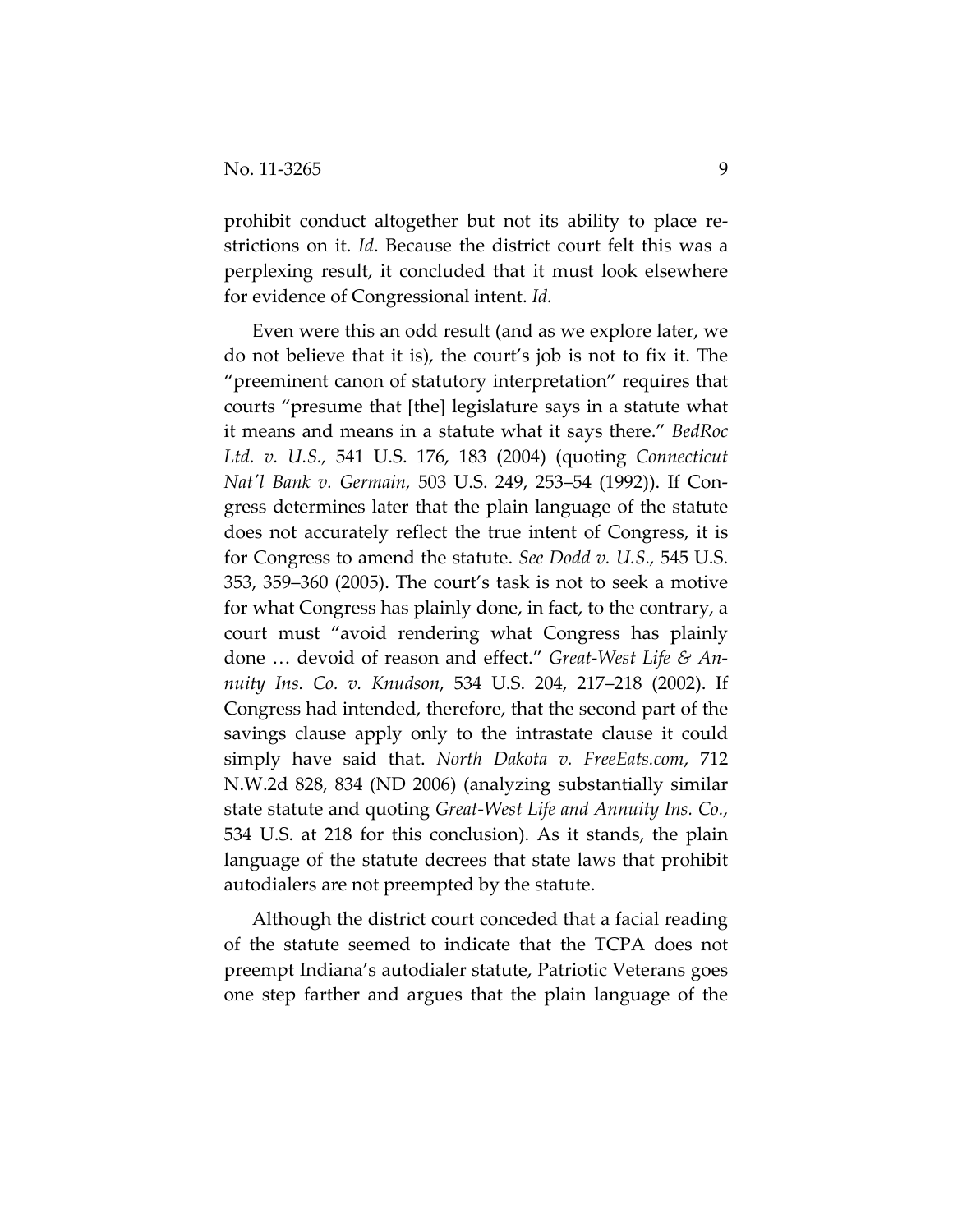Indiana statute expressly preempts the state statute. It does so by arguing that the word "intrastate" somehow modifies "requirements or regulations" as well as the phrase "or which prohibits." Patriotic Veterans concedes, as it must, that such a reading is "not grammatically perfect." It is not only imperfect, but irrational. This is why, perhaps, Patriotic Veterans abstractly describes the roles of "that" and "which" and "restrictive clauses" and "non‐restrictive clauses" with‐ out ever showing us how it would change the language of the statute to make it work in a way that Patriotic Veterans says it does. This is because there is no rational way to re‐ arrange the language to make it say what the veterans would like it to say. The TCPA does not expressly preempt the Indiana statute.

The district court concluded instead that Indiana's stat‐ ute, by exempting certain entities and types of calls, merely regulated autodialers and did not prohibit them, and there‐ fore did not fall into the expressly saved category of statutes that "prohibit[] … the use of automatic telephone dialing systems." 47 U.S.C. § 227(f)(1). Indiana's statute, however, does appear to be a prohibition—it prohibits automatic dial‐ ing devices unless consent is first obtained. There are indeed other enumerated exemptions to the statute, but each de‐ scribes a form of implied consent: Autodialers may be used to make calls "(1) from school districts to students, parents, or employees; (2) to subscribers with whom the caller has a current business or personal relationship; or (3) advising employees of work schedules." Ind. Code § 24–5–14–5. By accepting a job, an employee impliedly consents to phone calls from his employer for work related scheduling purpos‐ es, as do families who enroll children at school or people who enter into business relationships. Exemptions for con-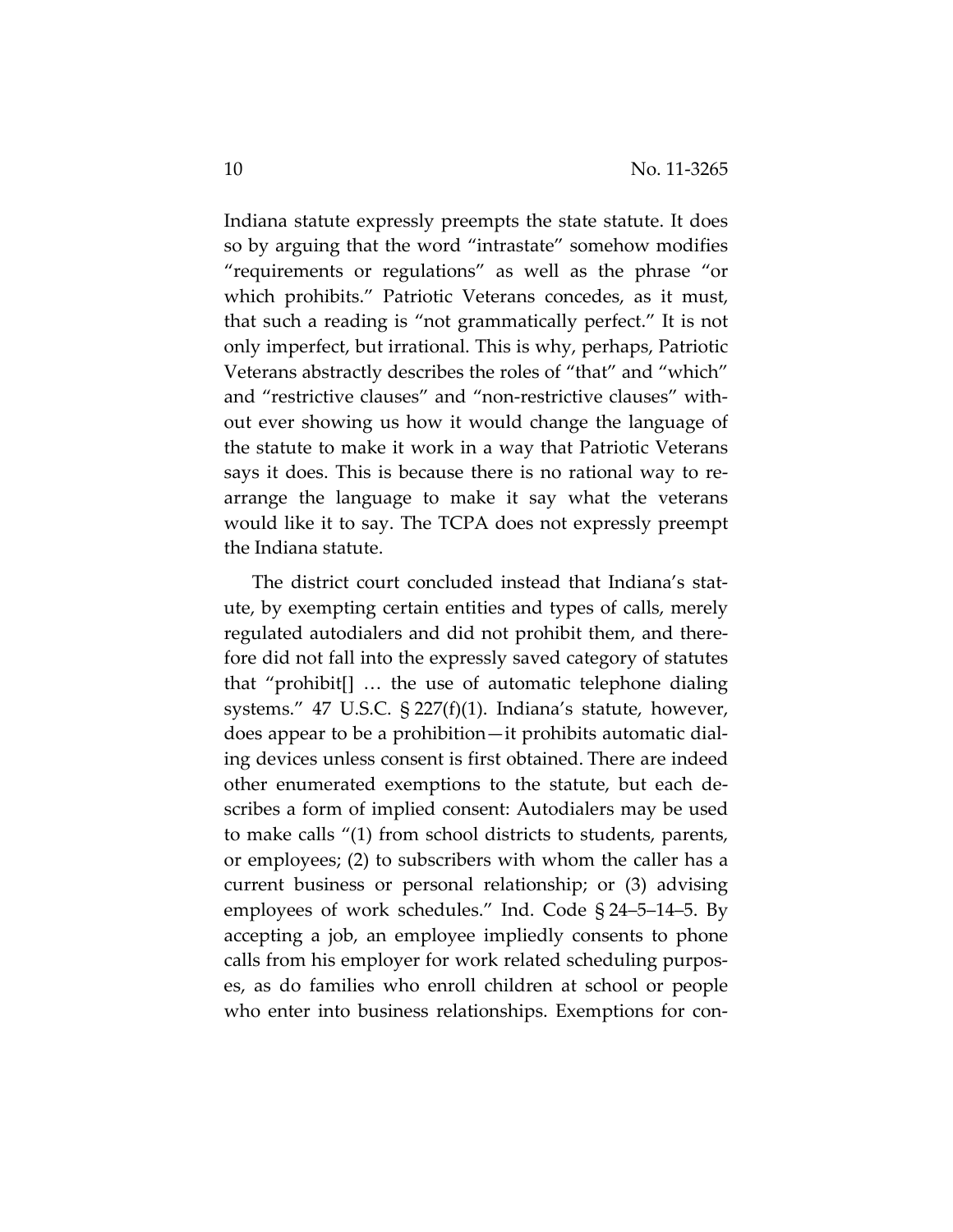sent do not turn this statute from a prohibition into a regulation. Consent simply takes the encounter outside the realm of the statute altogether, not unlike in other contexts of law where consent removes an action from the domain of a particular law. For example, consent removes a search from the realm of the Fourth Amendment, *see, U.S. v. Figueroa‐Espana*, 511 F.3d 696, 702 (7th Cir. 2007); removes the prohibition on intercepting telephone calls, Indiana Code § 35–31.5–2–176; and removes the criminal intent from any number of prohi‐ bitions in criminal statutes from robbery to sexual assault.

Nevertheless, even if we were to decide that the excep‐ tions to the prohibition make the Indiana statute a regulation and not a prohibition, then what we have is a statute that imposes more restrictive interstate regulations—a category not addressed at all by the savings clause. The district court used this fact to assume that the law was pre‐empted and thus enjoined. The court reasoned, "[b]y defining in this way a universe of state laws that are *not* preempted, this provi‐ sion, by implication, suggests that Congress intended for state laws outside of that defined universe to be preempted." *Patriotic Veterans,* 821 F. Supp. 2d at 1077 (emphasis in origi‐ nal). The court's presumption of preemption from a lack of express language cannot be reconciled with the Supreme Court's ardent instruction that "we start with the assump‐ tion that the historic police powers of the States were not to be superseded by the Federal Act unless that was the clear and manifest purpose of Congress." *Wyeth*, 555 U.S. at 565 (internal citations omitted). When the text of a preemption clause is susceptible of more than one plausible reading, courts ordinarily "accept the reading that disfavors pre‐ emption." *Altria Group,* 555 U.S. at 77. Thus the district court erred by presuming that laws that were not explicitly saved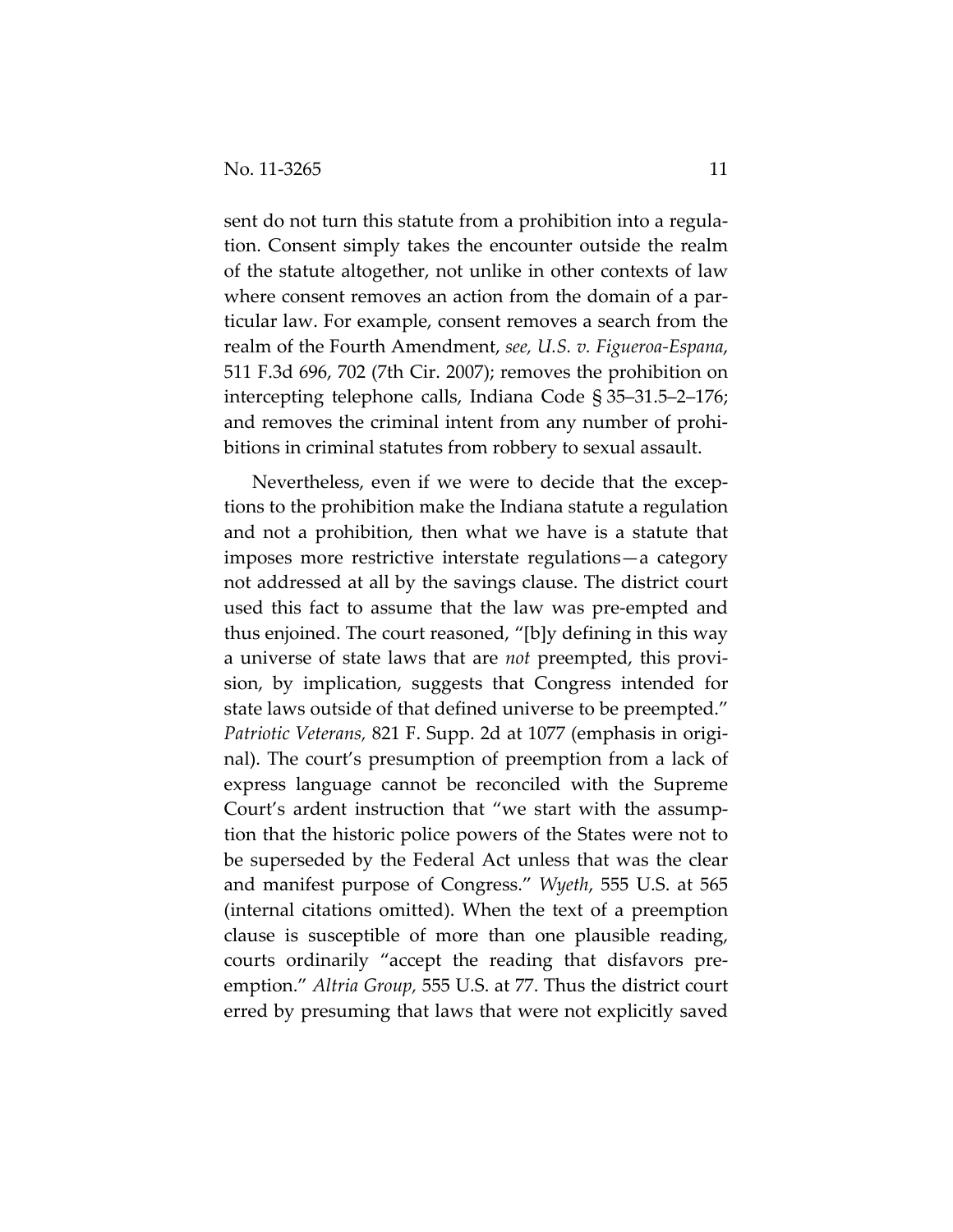were preempted. In fact, the TCPA says nothing about preempting laws that regulate the interstate use of automatic dialing systems. Therefore, we must conclude that they are not preempted.

The plain language of the text reinforced by the pre‐ sumption against preemption prevents this court from look‐ ing any further—odd result or not. But even if we were per‐ mitted to consider whether the statute as written reflected the true intent of Congress, we might well conclude that the result was not an odd result after all. The TCPA and its regu‐ lations set forth some specific regulations regarding auto‐ dialer calls, including constraints on the timing and recipi‐ ents of telephone calls. 47 C.F.R. § 64.1200 (for example, tele‐ phone solicitation may only be made to a residential tele‐ phone customer between 8 a.m. and 9 p.m. local time). Given the myriad variations possible in state regulations of auto‐ dialers which might or might not coincide with those prom‐ ulgated by the federal government, Congress may have de‐ termined that states could pass regulations with flat‐out prohibitions but not regulations with more restrictive inter‐ state constraints. An absolute prohibition makes the rules on the use of autodialers easy to follow on a state‐by‐state basis (and, one might argue, so do black and white rules requiring consent), but asking autodialing companies to comply with a web of fifty different state regulatory systems with different requirements about the permissible hours and types of call recipients might create havoc. But it is worth emphasizing once again that it is not the court's role to determine whether Congress's rationale was sound. The plain language dictates that the Indiana statute is not expressly preempted. This is true whether the Indiana statute is one that merely regulates autodialed interstate calls or prohibits them.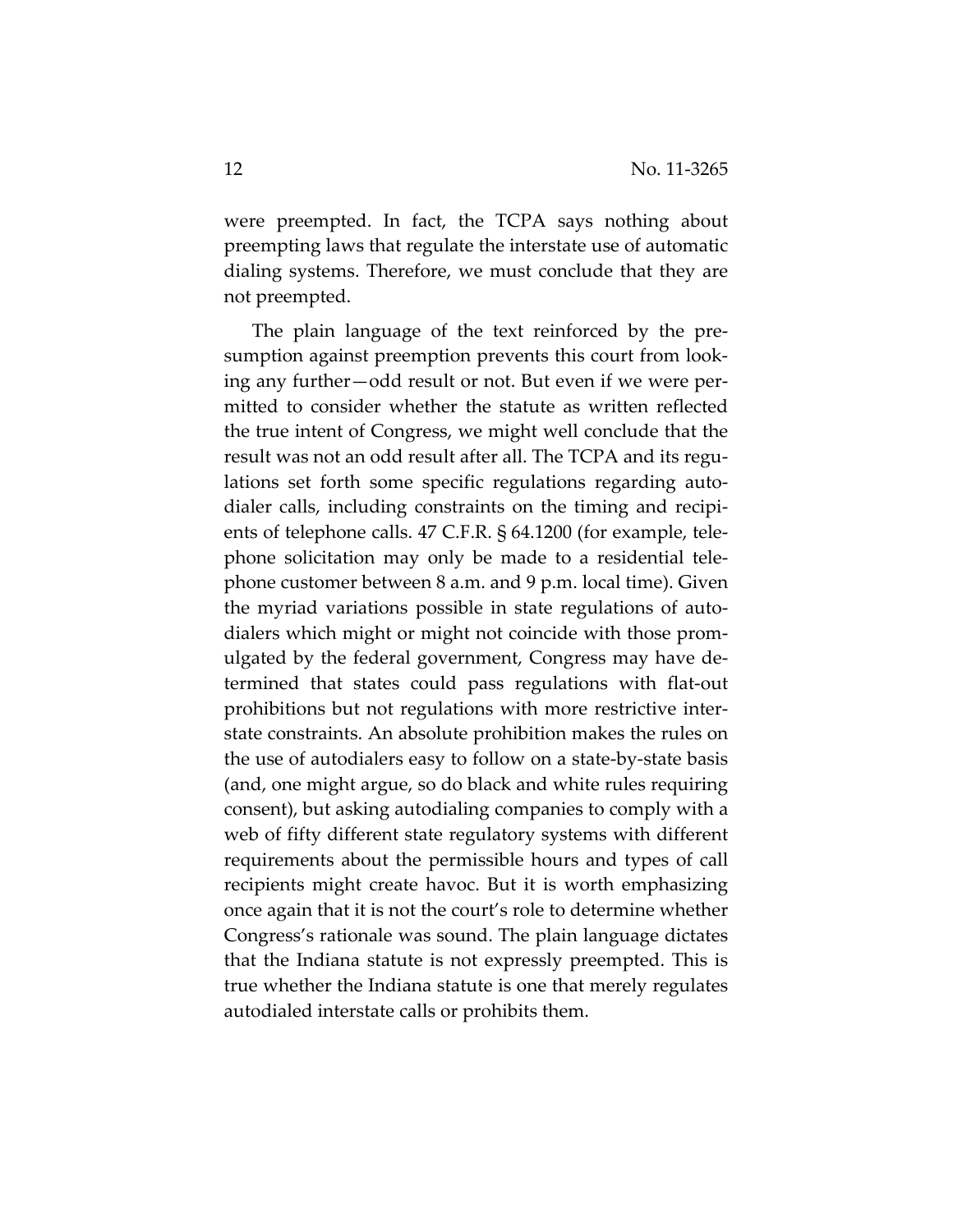The fact that we hold that there is no express preemption does not end the matter. When there is no express preemp‐ tion, there are two forms of implied preemption that a court might consider:

(1) field preemption, which arises when the federal regulatory scheme is so pervasive or the federal inter‐ est so dominant that it may be inferred that Congress intended to occupy the entire legislative field; and (2) conflict preemption, which arises when state law conflicts with federal law to the extent that "compliance with both federal and state regulations is a physical impossibility," or the state law "stands as an obstacle to the accomplishment and execution of the full pur‐ poses and objectives of Congress."

*Planned Parenthood of Ind., Inc. v. Comm'r of Ind. State Dept. of Health*, 699 F.3d 962, 984 (7th Cir. 2012) (*citing Arizona v. U.S.,* 132 S. Ct. at 2501); *Crosby v. Nat'l Foreign Trade Council*, 530 U.S. 363, 372–373 (2000). As we will explain further below, the categories of preemption are not "rigidly distinct."

Just as with express preemption, neither of these implied preemption doctrines can be lightly applied."Implied preemption analysis does not justify a 'freewheeling judicial inquiry into whether a state statute is in tension with federal objectives'; such an endeavor 'would undercut the principle that it is Congress rather than the courts that preempts state law.'" C*hamber of Commerce v. Whiting*, 131 S. Ct. 1968, 1985 (2011) (citing *Gade v. Nat'l Solid Wastes Mgmt Assn.,* 505 U.S. 88, 111 (1992) (Kennedy, J., concurring in part and concur‐ ring in judgment)). Because we begin with the assumption that a state's historic police powers cannot be preempted by a federal act unless the preemption was the clear intent of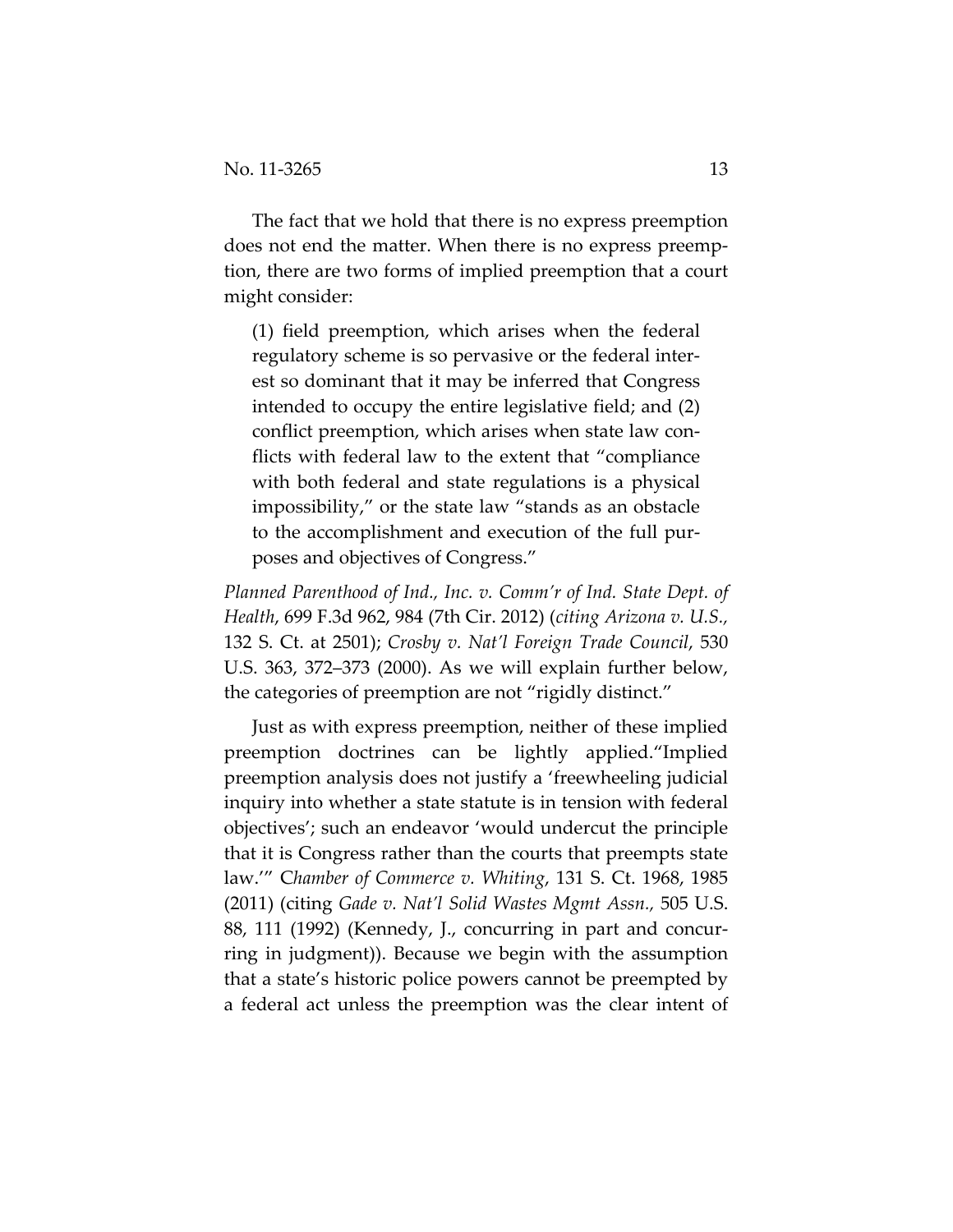Congress, the burden is on Patriotic Veterans to present a showing of implied preemption that is strong enough to overcome the presumption that state and local regulations can coexist with federal regulation. *Hillsborough County, Fla. v. Automated Med. Labs., Inc.*, 471 U.S. 707, 715–716 (1985).

Patriotic Veterans argues that the regulations of the FCC specifically permit noncommercial pre‐recorded messages and thus Indiana's law conflicts with the full purposes and objectives of Congress. Patriotic Veterans, however, misun‐ derstands the nature of conflict preemption. In addition to starting with a presumption against preemption, in order for a court to find conflict preemption it must either be impossi‐ ble for a private party to comply with both the state and fed‐ eral law (*English v. Gen. Elec. Co.*, 496 U.S. 72, 79(1990)), or the state law must stand "as an obstacle to the accomplish‐ ment and execution of the full purposes and objectives of Congress," *Hillman v. Maretta*, 133 S. Ct. 1943, 1950 (2013). The fact that a state has more stringent regulations than a federal law does not constitute conflict preemption. Other‐ wise every time a state chose to apply a more rigorous standard when regulating conduct within the state, the re‐ sult would be impermissible. We know, however, that states frequently, and without preemption by federal law, create more stringent laws regarding minimum wage, employment discrimination, educational standards, gambling, and high‐ way safety, to name a few.

A comparison of two Supreme Court cases evaluating conflict preemption reveals the importance of true impossi‐ bility for conflict preemption. In *Mutual Pharm. Co., Inc. v. Bartlett*, the Supreme Court found conflict preemption where a pharmaceutical manufacturing company could not comply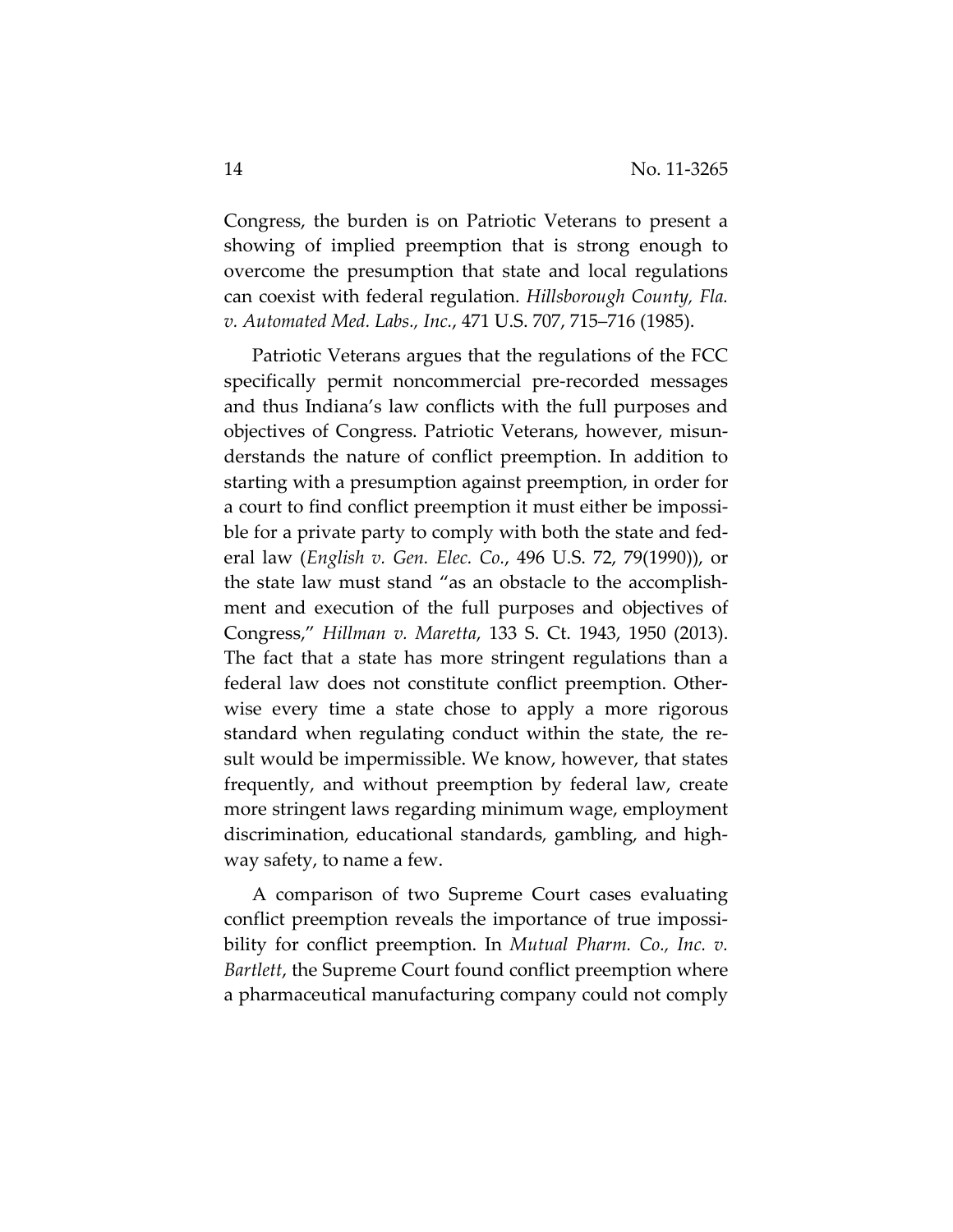with both its state-law duty to strengthen the warnings on a particular drug's label and its federal‐law duty not to alter the label. *Id.*, 133 S. Ct. 2466, 2473 (2013). In contrast, the Court found no conflict preemption where a state adopted a regulation requiring propeller guards on all motorboats where the Coast Guard opted not to so regulate. *Sprietsma v. Mercury Marine,* 537 U.S. 51, 64–66 (2002).

Patriotic Veterans has not demonstrated that it would be impossible to comply with both the state statute and the TCPA. The veterans group could comply with the Indiana requirements for consent without violating any aspects of the TCPA. Conflict preemption requires complete impossi‐ bility—not mere inconvenience or hardship.

Patriotic Veterans also argues that Indiana's law "stands as an obstacle to the accomplishment and execution of the full purposes and objectives of Congress"—a form of conflict preemption sometimes called "purposes and objectives preemption." *Geier v. Am. Honda Motor Co.,* 529 U.S. 861, 873 (2000). It does so, says the veterans group, by "frustrat[ing] Congressional desire to protect noncommercial speech." Appellees Brief at 28–29. But the presumption against preemption of state laws dictates that a law must do "major damage" to clear and substantial federal interests before the Supremacy Clause will demand that state law surrenders to federal regulation. *Hillman*, 133 S. Ct. at 1950. We fail to see how Indiana's law stands as an obstacle to the accomplish‐ ments of Congress's goal to protect the privacy of citizens against unsolicited telephone calls. *See* 47 U.S.C.  $\S 227(b)(2)(B)(ii)(I);$  (c)(1); & (c)(2) (noting the privacy interests behind the statute and requiring the Commission to consider privacy interests in using its rulemaking authority).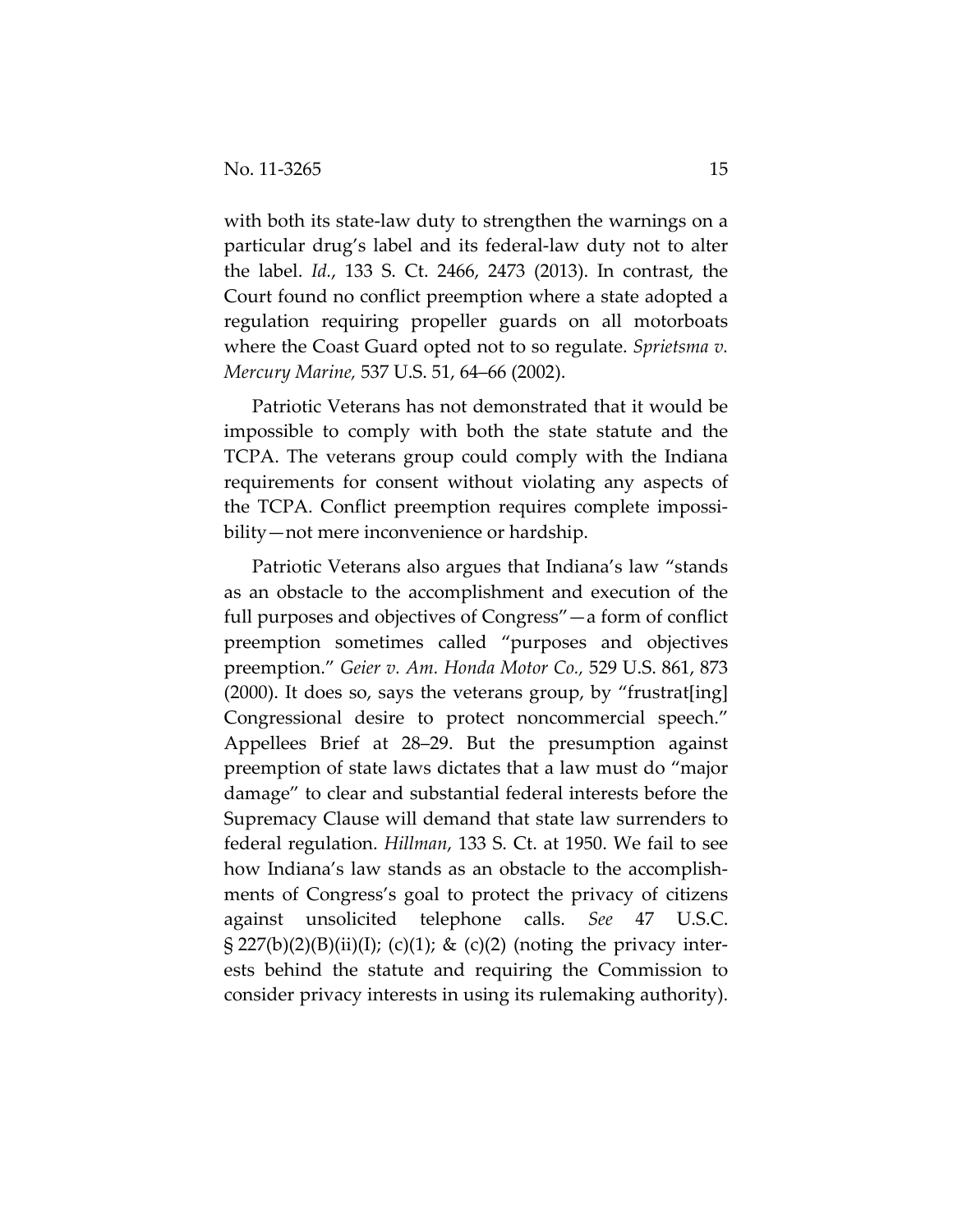*See also* S. REP. 102–178, at 1, *reprinted in* 1991 U.S.C.C.A.N. 1968, 1968 (The purpose of the TCPA is to "protect the pri‐ vacy interests of residential telephone subscribers by placing restrictions on unsolicited, automated telephone calls to the home and to facilitate interstate commerce by restricting cer‐ tain uses of facsimile (fax) machines and automatic dial‐ ers."). By restricting unsolicited automated telephone calls to the home, Indiana's statute not only does not conflict with the federal purpose but fully supports it.

Patriotic Veterans notes that throughout the legislative history of the TCPA Congress indicated its intent to protect First Amendment freedoms. Of course it goes without saying that any time Congress passes a law, one of its objectives always must be to comply with the Constitution. Such an objective, however, does not turn the legislation into one that has the purpose of protecting constitutional concerns. The objective noted in the legislative history states that the purpose of the TCPA is "to protect the privacy interests of residential telephone subscribers by placing restrictions on unsolicited, automated telephone calls to the home." *Id.* The fact that the legislature attempted to do so without violating the free speech rights protected by the First Amendment does not turn the legislation into one with the purpose and objective of protecting non‐commercial robocalls. The Indi‐ ana statute does not create conflict preemption with the TCPA, either by making it impossible to comply with the federal statute or by doing major damage to the purposes and objectives of the federal statute.

The Indiana statute could be preempted still if we find field preemption—that is, if the TCPA protects a federal regulatory scheme that is so pervasive or a federal interest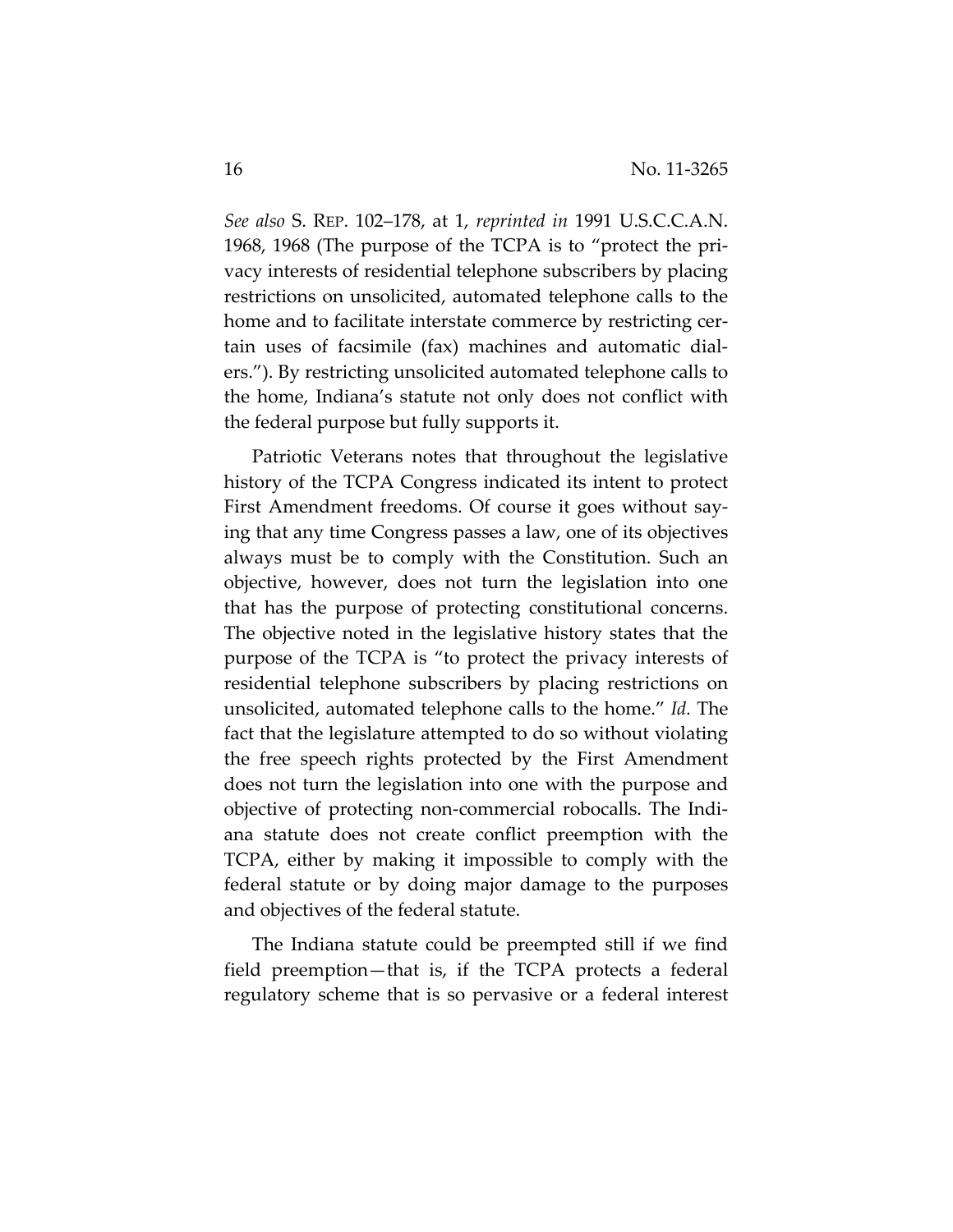that is so dominant that it may be inferred that Congress in‐ tended to occupy the entire legislative field. *Arizona,* 132 S. Ct. at 2501. When Congress occupies an entire field, one might also say that Congress has set forth a purpose and ob‐ jective of controlling an entire field of regulation. In this way the purposes and objectives subcategory of conflict preemp‐ tion merges with field preemption. *English*, 496 U.S. at 79 n.5 ("A state law that falls within a pre‐empted field conflicts with Congress's intent (either express or plainly implied) to exclude state regulation.")

In any event, no matter whether we deem it field preemption or the purposes and objectives subcategory of conflict preemption, the area of telemarketing protection is unlike those in which the courts have found that a scatter‐ shot method of regulation and enforcement would frustrate federal purposes either in law enforcement, foreign rela‐ tions, public safety or the like. *See e.g. Arizona*, 132 S. Ct. at 2502 (federal framework of laws on alien registration consti‐ tutes field preemption). *Pacific Gas & Elec. v. State Energy Res. Conservation & Dev. Commʹn*, 461, U.S. 190, 212–213 (1983) (nuclear regulation); *Napier v. Atl. Coast Line R. Co.*, 272 U.S. 605, 612–13 (1926) (regulating locomotive equipment used on a highway of interstate commerce).

The comprehensive nature of federal law on a subject does not necessarily mean that states are barred from impos‐ ing additional requirements. *Hillsborough County*, 471 U.S. at 717. The non‐preemption clause of the TCPA is the first and best evidence that the federal government did not intend to occupy the entire field of robocall regulation. 47 U.S.C. § 227(f)(1)(stating first and foremost, "State law not preempted"); *see also Van Bergen v. Minnesota*, 59 F.3d 1541,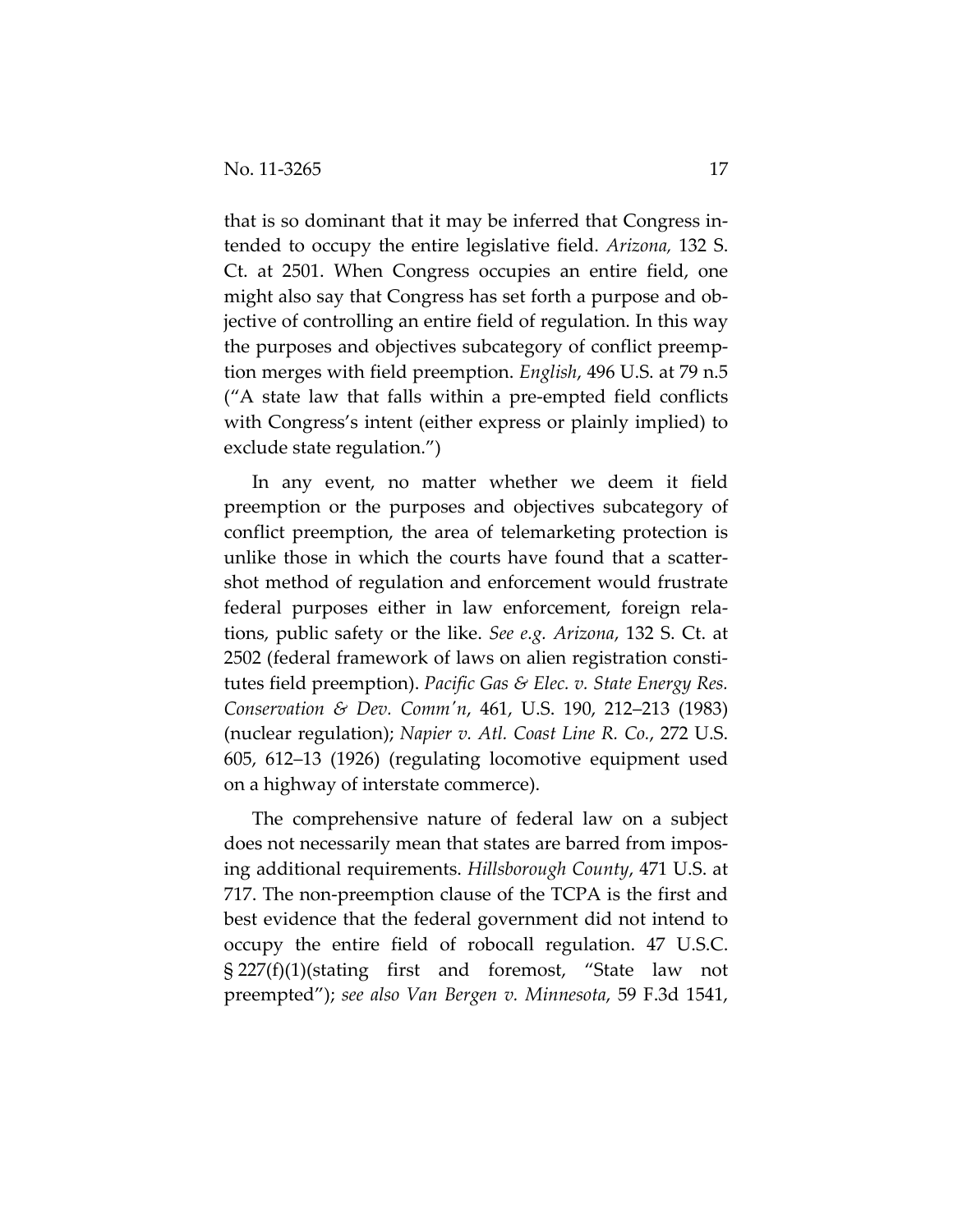1548 (8th Cir. 1995) (coming to the same conclusion in evalu‐ ating whether the TCPA preempts a similar state law). The TCPA also expressly contemplates that states will continue to regulate telemarketing. 47 U.S.C. § 227(c)(3)(J) (any federal "do‐not‐call" list must be designed to enable states to use the database to enforce state law); 47 U.S.C.  $\S 227(f)(2)$  (If states create a do‐not‐call list, it must include any federal "do not call" list adopted pursuant to the TCPA). And as we have noted, states have long regulated the content of abusive tel‐ ephone calls, and interferences with the peaceful enjoyment of the home. *See supra* at 6–7.

Patriotic Veterans cites our decision in *Indiana Bell Tel. Co., Inc. v. Indiana Util. Regulatory Comʹn.,* 359 F.3d 493, 497 (7th Cir. 2004) and the Supreme Court in *Gade v. Nat'l Solid Wastes Mgmt. Assʹn*, 505 U.S. 88, 103 (1992), for the proposi‐ tion that "[i]n determining whether state law stands as an obstacle to the full implementation of federal law, it is not enough to say that the ultimate goal of both federal and state law is the same. A state law also is pre‐empted if it interferes with the methods by which the federal statute was designed to reach the goal." *Indiana Bell*, 359 F.3d at 497, *citing Gade*, 505 U.S. at 103. In *Indiana Bell*, a state agency's order inter‐ fered with the method that the federal act sets forth for the application process for long‐distance telephone service pro‐ viders to enter the long distance market. *Id*. at 497–98. In brief, the language in *Indiana Bell* indicates that conflict preemption applies not only to conflicts between federal and state substantive rules, but also to state rules that interfere with processes established by federal acts. In this case, however, there is no such conflict in process. The Indiana law is more restrictive than the federal law, but in no way does it frustrate any process that the federal statute requires.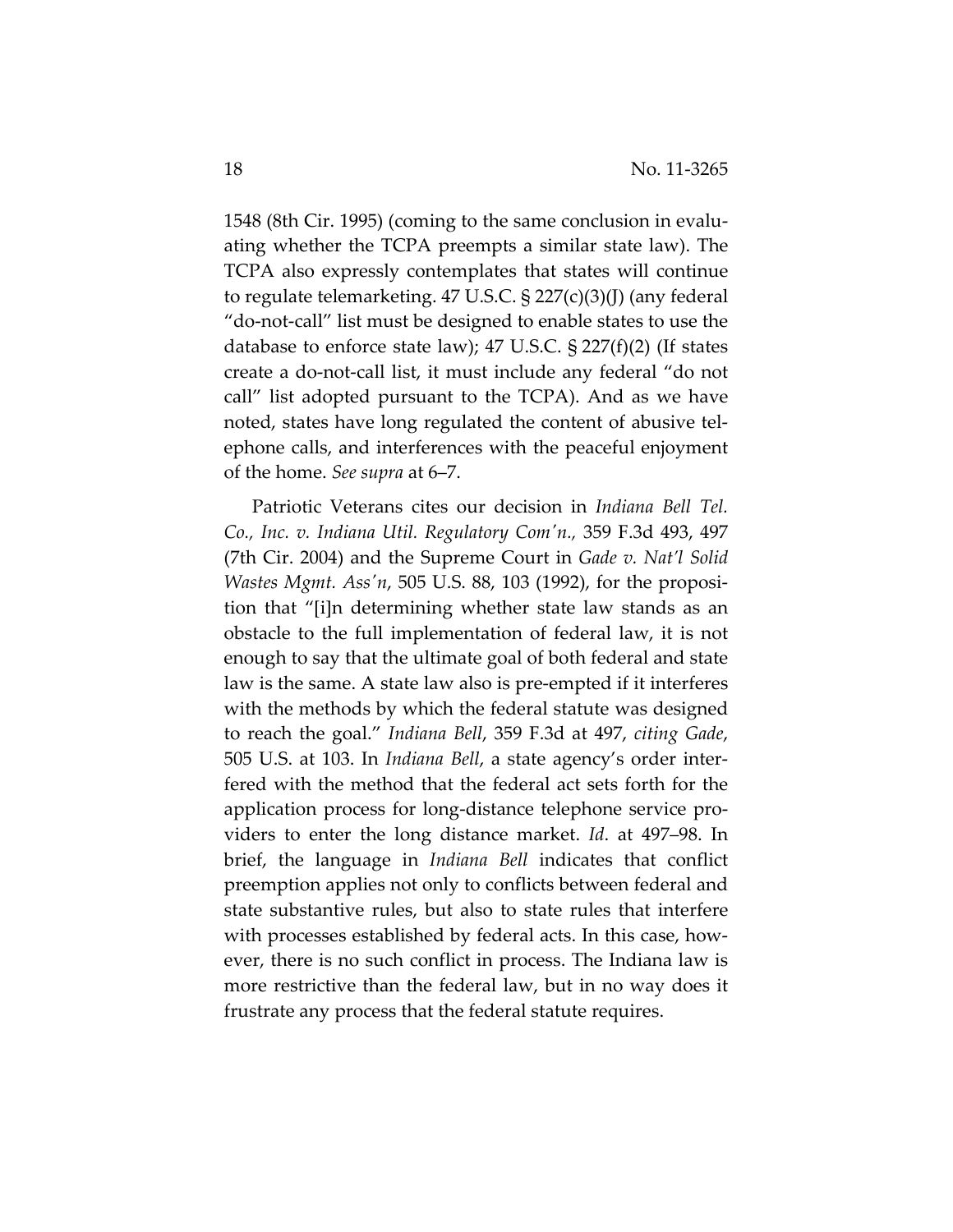For similar reasons the *Gade* comparison is also inapt. In *Gade*, the Supreme Court considered a state health and safety statute that overlapped with the federal Occupational Safety and Health Act (OSHA). *Gade*, 505 U.S. at 91. The Court found that OSHA, as a whole, evinced a Congressional in‐ tent to avoid subjecting workers and employers to duplica‐ tive regulation, and therefore a state could only develop an occupational safety and health program tailored to its own needs if it was willing to displace completely the applicable federal regulations. *Id.* at 103–04.

But unlike OSHA which evinces a clear Congressional in‐ tent to create one set of rules and regulations, the federal rules on telemarketing indicate that Congress could not have intended to have a uniform telemarketing policy. The very fact that Congress allows states to regulate their own intra‐ state telemarketing demonstrates this.4 Furthermore, the TCPA contains an express non‐preemption statute express‐ ing an intent not to occupy the entire field. 47 U.S.C. §227(f)(1) *See also Van Bergen*, 59 F.3d at 1548; *FreeEats.com,* 712 N.W.2d at 838–39. For these reasons, the Eighth Circuit has also concluded that there was no intent by Congress to create field preemption under the TCPA:

The TCPA carries no implication that Congress in‐ tended to preempt state law; the statute includes a

<sup>4</sup> Certainly Congress could have found an interstate hook to regulate intrastate telemarketing, as such marketing uses the telephone wires, even for intrastate calls and thus constitutes interstate commerce. *See U.S. v. Richeson*, 338 F.3d 653, 660–61 (7th Cir. 2003)) (noting that federal courts have jurisdiction over intrastate calls as jurisdiction is supplied by the nature of the instrumentality or facility used, not by separate proof of interstate movement.).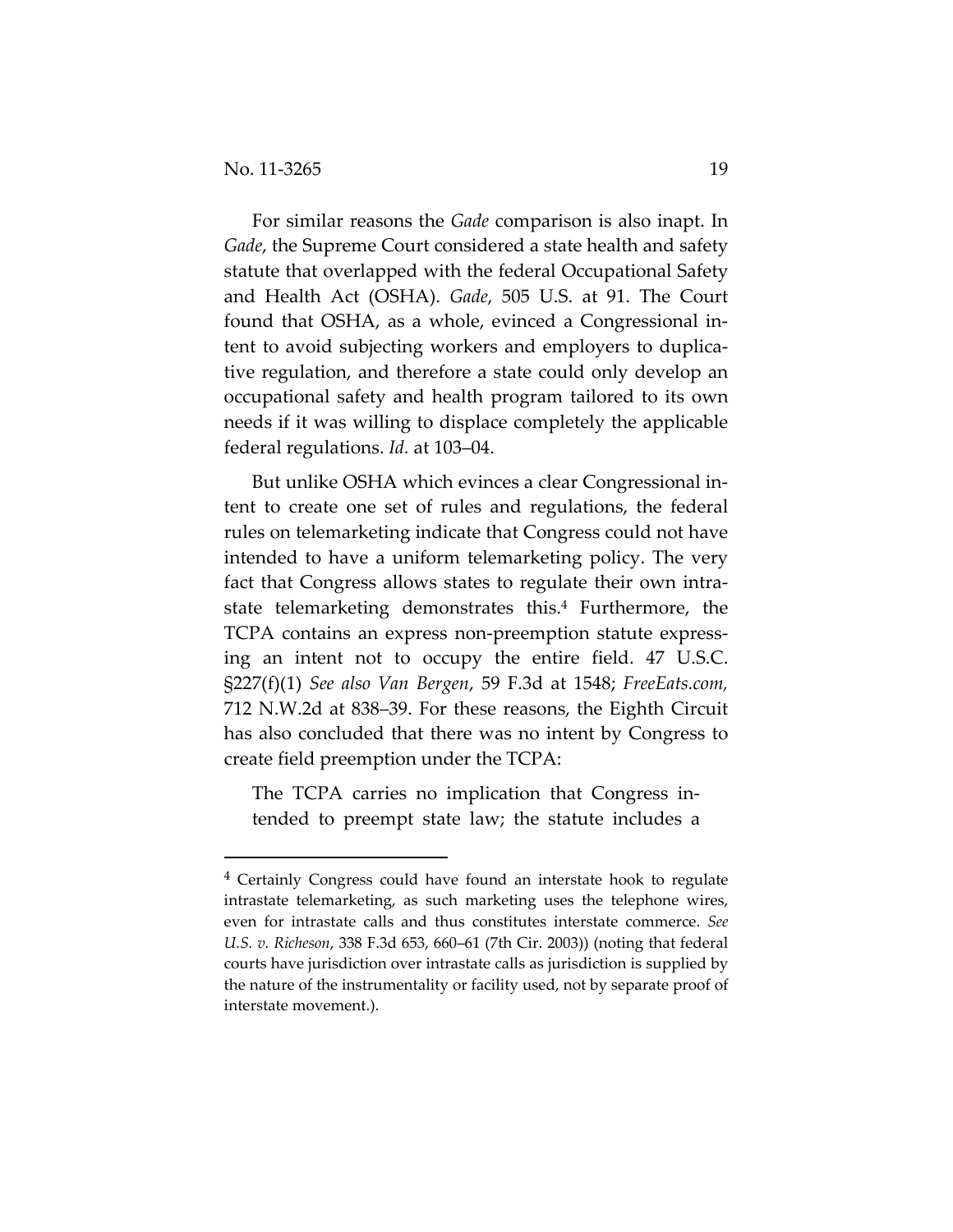preemption provision expressly not preempting certain state laws. If Congress intended to preempt other state laws, that intent could easily have been expressed as part of the same provision. Further, the preemption provision makes it clear that Congress did not intend to "occupy the field" of ADAD regula‐ tion, or to promote national uniformity of ADAD regulation, as it expressly does not preempt state reg‐ ulation of intrastate ADAD calls that differs from fed‐ eral regulation.

*Van Bergen*, 59 F.3d at 1548.

In any event, the district court never relied on either of these implied preemption doctrines to justify its holding. In‐ stead the district court attempted to discern the intent be‐ hind Congress's plain language and then assumed that any types of regulations not explicitly saved from preemption by the savings clause must be preempted. The court combined its presumption from the language of the savings clause with legislative history to determine that "the TCPA was enacted with the purpose of establishing exclusive regulations relating to the interstate use of automatic telephone dialing systems." *Patriotic Veterans*, 821 F. Supp. 2d at 1078. We have now established that neither the exploration into Congressional intent via legislative history nor the presumption of preemption was a legitimate pathway for evaluating wheth‐ er the TCPA preempts the Indiana statute.

"Resort to legislative history is only justified where the face of the [statute] is inescapably ambiguous." *Holder v. Hall,* 512 U.S. 874, 932 n.28 (1994) (O'Connor, J., *concurring in part, concurring in the judgment*). The "inescapably" language means that a court must begin with the presumption that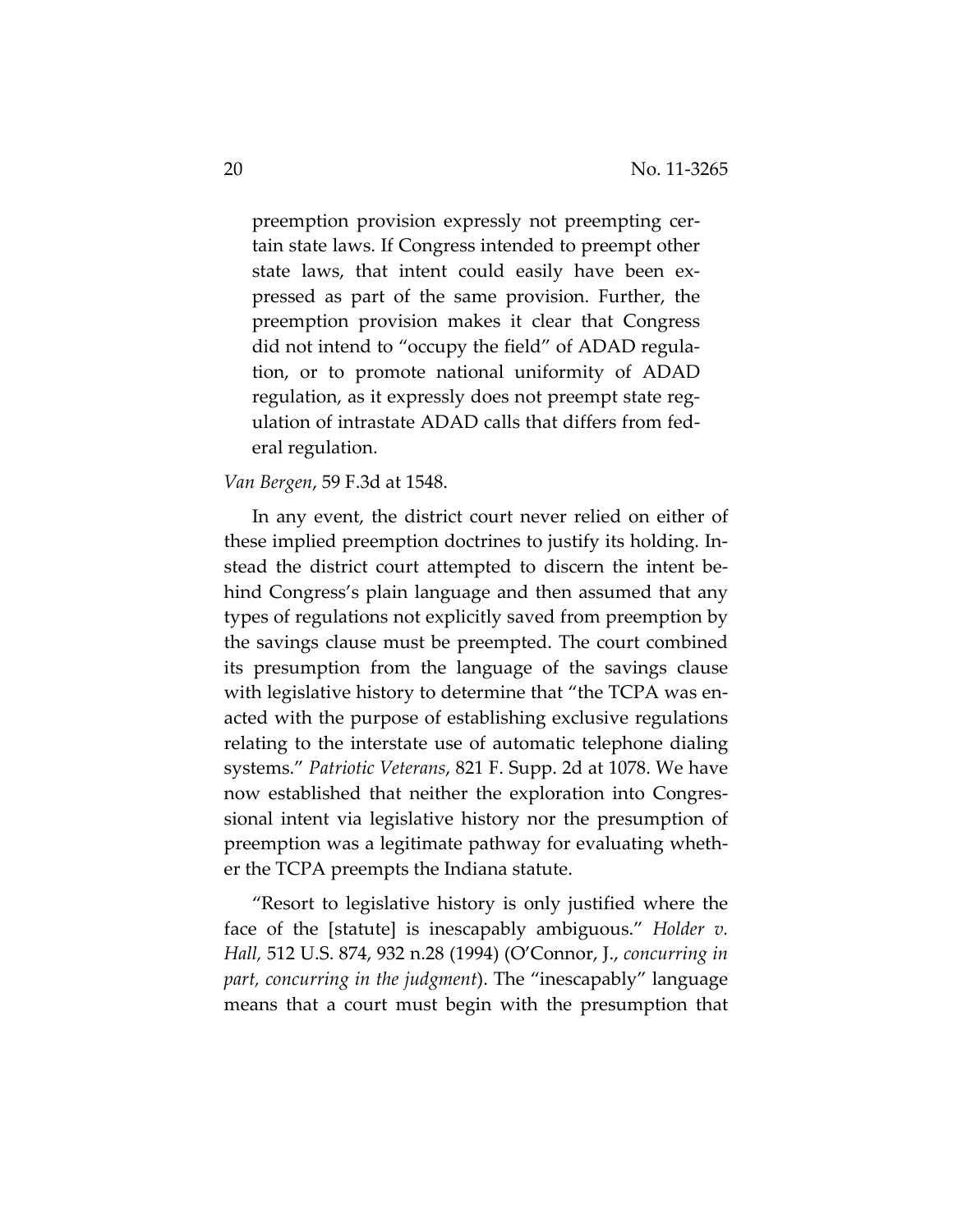Congress meant exactly what it said. *U.S. v. LaBonte*, 520 U.S. 751, 757 (1997). A court's inquiry "begins with the statutory text, and ends there as well if the text is unambiguous," *Bed‐ rock Ltd. v. U.S.*, 541 U.S. 176, 183 (2004). The statute is not inescapably ambiguous here. But even if it were, resort to the legislative history would not help clarify Patriotic Veter‐ ans' argument.

The Senate Report discussing the purpose for the legisla‐ tion included the following statement:

[O]ver 40 States have enacted legislation limiting the use of ADRMPs [automatic dialer recorded message players] or otherwise restricting unsolicited telemar‐ keting. These measures have had limited effect, how‐ ever, because States do not have jurisdiction over in‐ terstate calls. Many States have expressed a desire for Federal legislation to regulate interstate telemarketing calls to supplement their restrictions on intrastate calls.

S. Rep. No. 102–178, at 3, *reprinted in* 1991 U.S.C.C.A.N. 1968, 1970. This language actually reinforces the notion that Con‐ gress's purpose in enacting the TCPA was to do what it could to help states limit unsolicited automatically dialed telephone recordings. The language does indeed assume that states do not have jurisdiction over interstate calls, but that assumption does not reflect a legislative *purpose* to deny ju‐ risdiction over interstate calls to the states. Rather it reflects but one rationale for enacting the law. Whether that ra‐ tionale was correct or not is outside the purview of a court's review.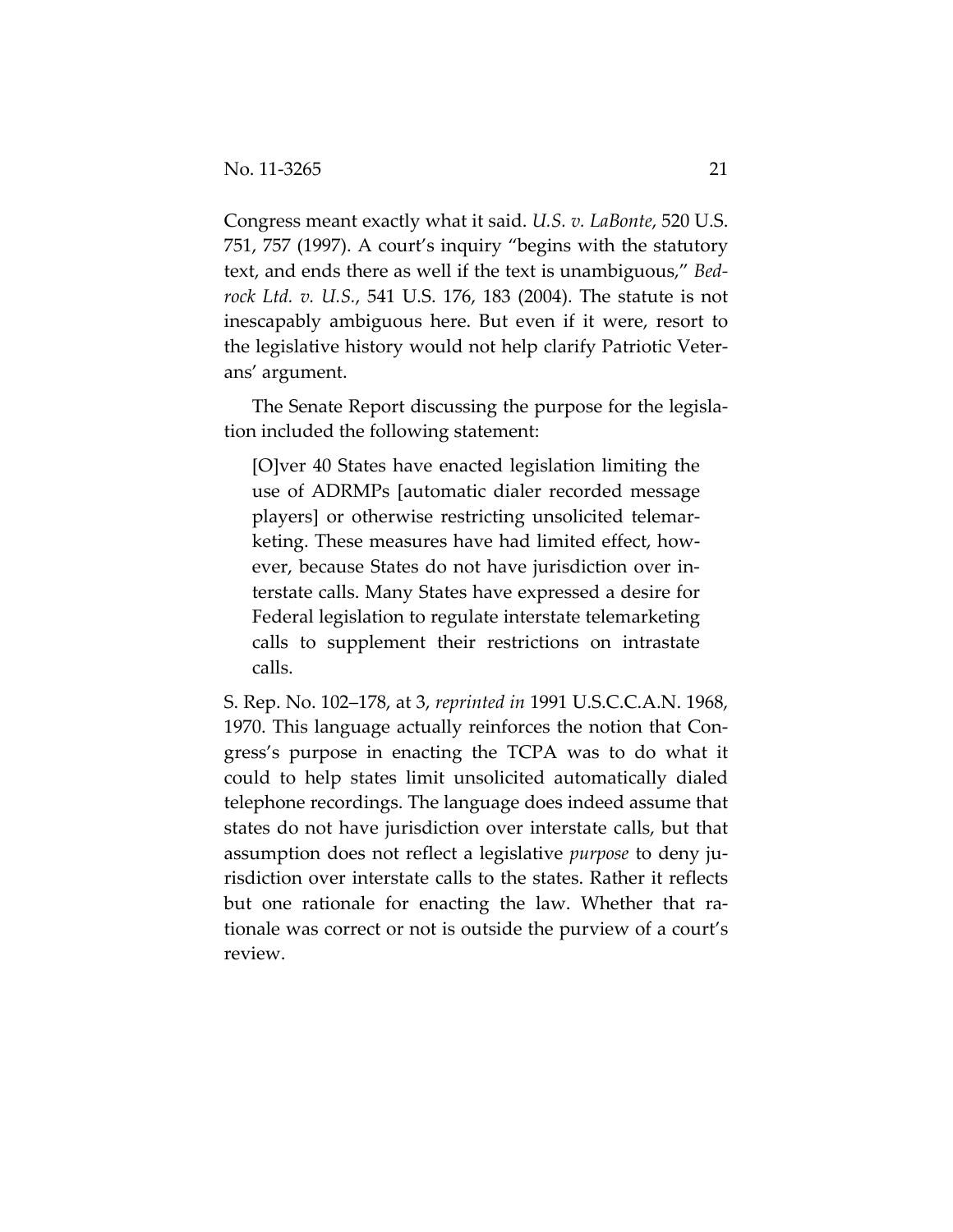The same can be said of the comments of Senator Hollings, co‐sponsor of the TCPA who noted, "[p]ursuant to the general preemptive effect of the Communications Act of 1934, State regulation of interstate communications, includ‐ ing interstate communications initiated for telemarketing purposes is preempted." 137 Cong. Rec. S18781, S18784 (dai‐ ly ed. Nov. 27, 1991).

First and foremost, the comments of individual senators do not necessarily reflect Congress's intent in enacting any particular piece of legislation. *See Mims v. Arrow Fin. Serv., LLC*., 132 S. Ct. 740, 752 (2012) (noting that Senator Hollings' comments in support of the TCPA are not controlling on any court's decision)*. See also Wisconsin Educ. Assʹn Council v. Walker*, 705 F.3d 640, 652 (7th Cir. 2013). That is why the Su‐ preme Court has said that when reviewing a statute, a court must "begin by examining the text, not by psychoanalyzing those who enacted it." *Carter v. U.S.*, 530 U.S. 255, 271 (2000) (internal citations omitted).

Moreover, Senator Hollings' comments indicate that he did not think that any part of the TCPA itself preempted any state's laws. Rather, he seemed to be under the mistaken as‐ sumption that the broader Federal Communications Act of 1934 (which was amended by the TCPA) somehow preempted all state laws regulating interstate telephone calls. That broader Act, however, only regulates communica‐ tion services and facilities, not callers or the content of tele‐ phone communications. 47 U.S.C. § 151.

Furthermore, if it was appropriate to turn to legislative history to construe the intent of a statute, one would also have had to consider the fact that earlier, un-enacted drafts of the TCPA would have expressly preempted "any provi‐